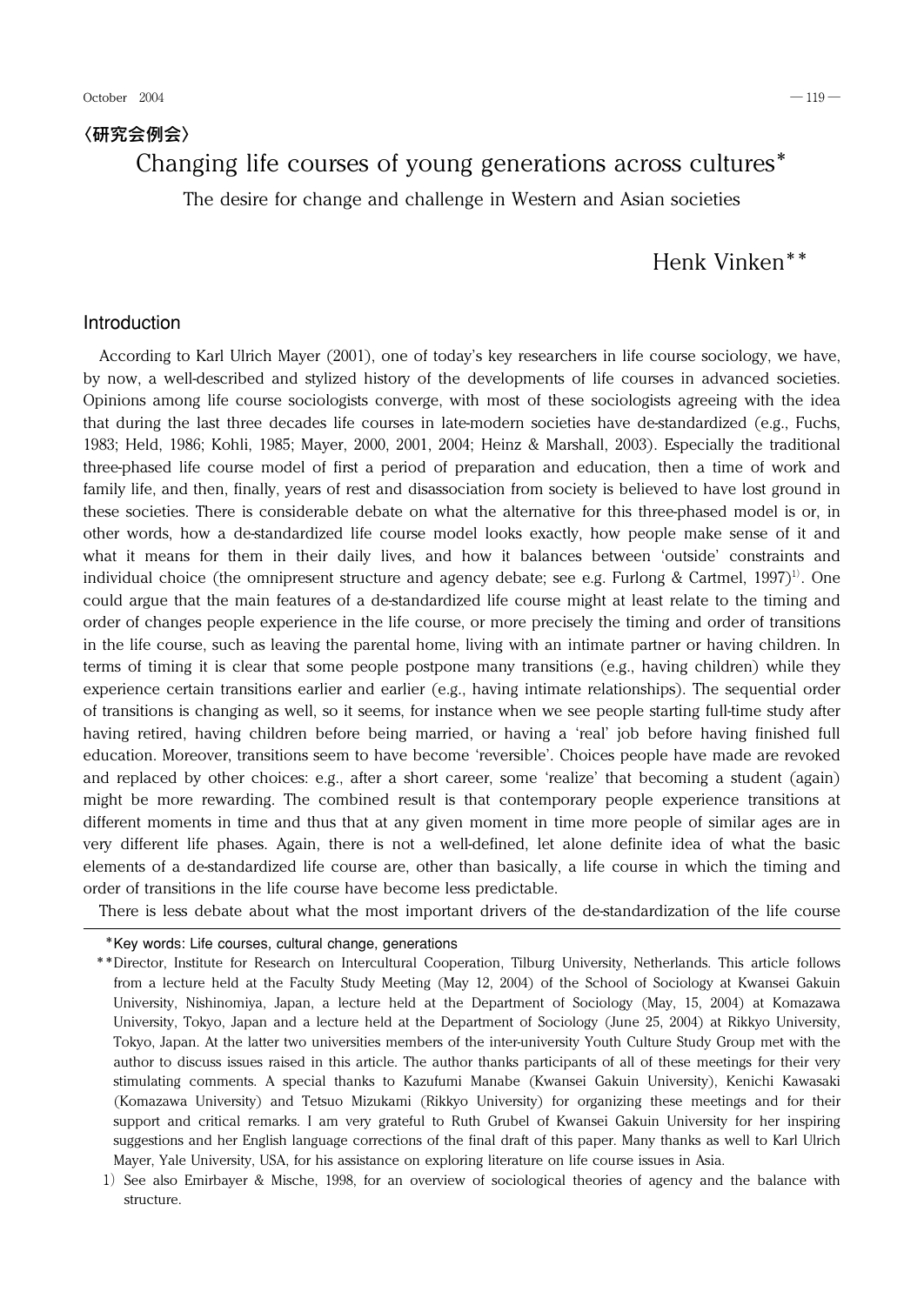are. Classic demographic trends (such as the aging, graying and de-greening of society) and equally classic modernization indicators (individualization, secularization, the expansion of education, the transformation towards flexible 'Post-Fordist' modes of production, etc.) seem to form the guiding drivers of the process of de-standardization of the life course. The emergence and diffusion of de-standardized life courses, in turn, impact if not accelerate a number of these drivers. It is for example likely that with such life courses the norms on the importance of marriage and having children in society change, as a result of which more people postpone having children, which in turn gives impetus to a further relative graying or de-greening of society. More generally, it is plausible that the process of de-standardization of the life course widens the support for values and norms such as those in which having one's own distinctive path in life and having autonomy and self-control over one's own life course are expressed<sup>2)</sup>.

A few of the authors mentioned above display some sensitivity for the cross-cultural dimension of the phenomenon of de-standardization of life course. That is, some add that the phenomenon can particularly be found in Western societies. Arguments as to why the phenomenon is perhaps specifically Western and not non-Western are, however, not very clear<sup>3)</sup>. Of course, a wealth of studies shows how fundamentally different Western and non-Western societies are in terms of religious and political histories, in terms of social structure and institutional configurations, and, last but not least, in terms of culture. Given these fundamental differences, it is more than likely that the history of life course regimes in non-Western societies also follows a non-Western path. On the other hand, the debate on globalization or, perhaps better in this case, Westernization could underpin the belief that different Western phenomena, including the de-standardization of the life course and its impacts, somehow also find their way in non-Western societies. In short, looking at the history of life course developments in sociology we are faced with a white spot in our knowledge, which is the non-Western dimension. In this article I wish to bring some speculations to the fore on how life courses in Asia may differ when taking account of cultural diversities and cultural change. These attempts are preliminary illustrations, lacking robust and up-to-date data that measure the assumed contemporary life course foci around the globe. In this sense this article may at best serve the role of setting a future research agenda. In the following I address a few key consequences of the process of de-standardization of the life course in advanced societies, such as the rise of reflexivity competences and a change in people's life goals, especially among younger generations. I aim to infer from these consequences and from knowledge on cultural diversities and cultural change how these issues may evolve in non-Western societies, particularly in Asian societies.

### Life course developments in advanced societies

Life course regimes in advanced societies, an overview of Mayer (2001, see also Mayer, 2004) shows, have developed in three main stages: traditional, early and late industrial, and post-industrial. It was only recently, according to Mayer, during the late industrial or 'Fordist-welfare state phase' (from 1955 to around 1973), that life courses became standardized, with a male breadwinner, with a nuclear family and early marriage, with standardized transitions, with also distinct life phases of schooling, with (stable contract) employment and retirement, with covered risks (sickness, disability, old age), with a linear increase in wages and savings over the life course, and with, from a subjective point of view, a life course orientation directed at progression and accumulation and at conformity to a (gendered) division of roles both in the public and private sphere. Identities in this ideal type life course regime description were stable and well-

 $2)$  See (in Dutch) the overview of life course study results by Kalmijn (2002) for this argument.

<sup>3)</sup> Mayer (2001) explicitly deals with cross-cultural validity of the changes in life course regimes by addressing what he sees as the paradox of life course studies: advanced societies that are all subject to the same global socioeconomic developments and change in a similar manner versus the strong convictions that societies are different at the institutional, structural and cultural levels. His conclusion is that societies are that different, especially in terms of crucial institutional arrangements, that life course outcomes are different as well. Still, what these differences are in an empirical sense is unclear and, importantly, what the differences with non-Western societies are is unclear as well, as his analyses deal with Western advanced societies only.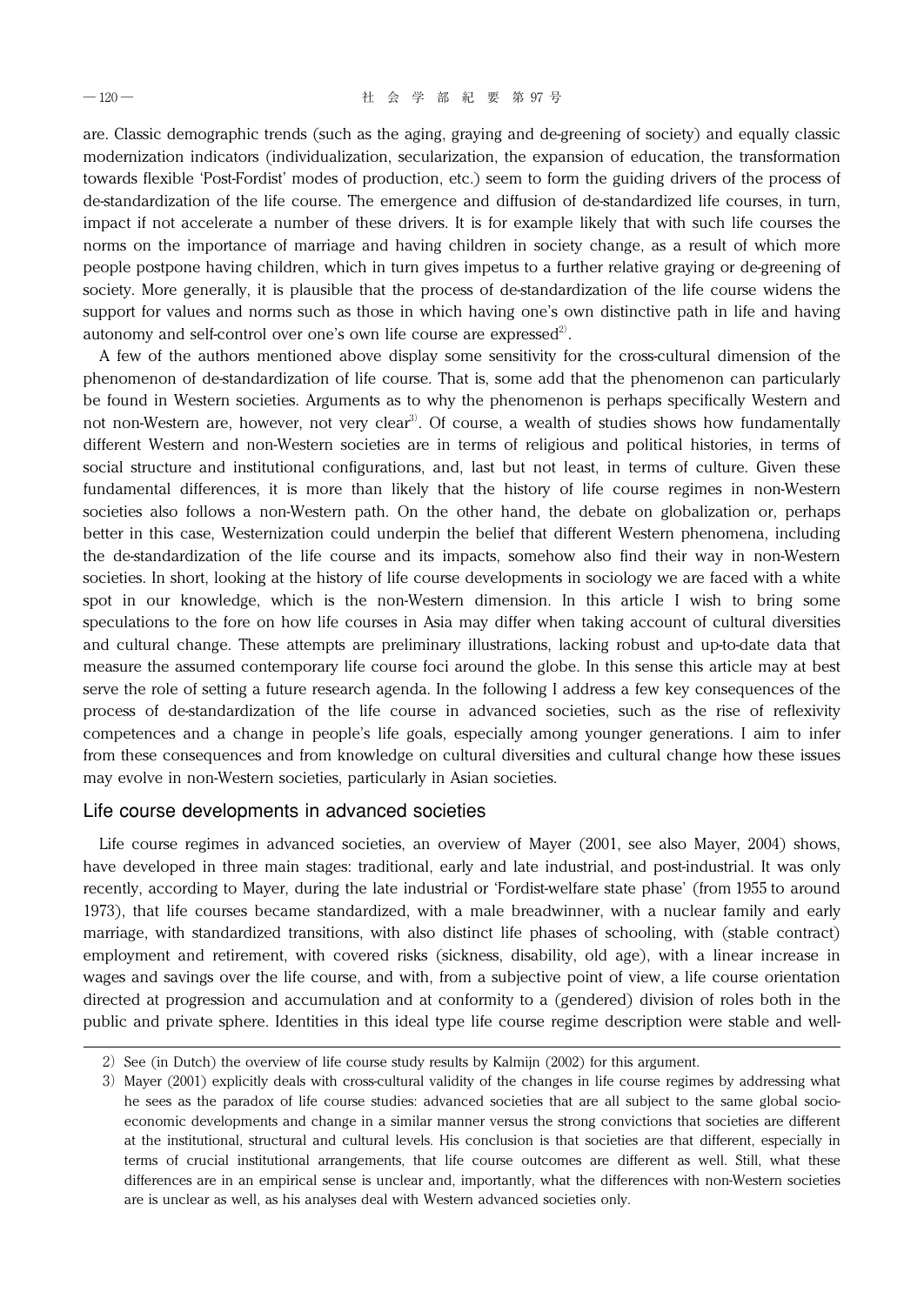defined or, perhaps better, one-dimensional, e.g. either private or public. The traditional and early industrial life course regimes differ mostly form this late industrial one in its unpredictability with circumstances of hardship such as poverty, disease, and conflict. The early industrial regime only seems to distinguish itself by a short period over the life course in which a industrial worker could rise above poverty when families were still small. In both regimes marriage was postponed until resources were accumulated and schooling was only very short or non-existent. Fatalism and religious complacency reigned, according to Mayer, and I would add, also a non-progressive time perception as well as a certain resignation to destiny. The post-industrial or post-Fordist life course regime is increasingly de-standardized, as already mentioned. Increasing differentiation and heterogeneity is at hand as transitions are delayed, prolonged and increased in age variance. Interruptions in education and work are normal, or even a part of the institutional framework in which periods of on-the-job learning,other types of a time-out (to give care at home or in the wider family or 'to travel the world'), and temporary job contracts are regulated. Work itself is not stable, not in terms of lifelong commitments to one type of job or employer and not in terms of guaranteed cumulative progressive growth (see also Ester & Vinken,2000,2001). Collective social provisions including the pension entitlements at a certain age are under threat. Typical winners and losers of this type of life course regime come to the fore with the losers being for instance women,young people, migrant workers, and the aged. The late-industrial clear-cut gender roles are, at least at the cultural level, contested. It is regarded a normal if not compulsory choice for women to work throughout their lives. Diverting from this working woman ideal (and 'just' playing the housewife) is a choice that is hard to uphold, combining an occupation with a family life in reality is even harder as the gender roles in many modern families and in government policies (only reluctantly investing in daycare facilities in some societies) are far from modern. Finally, we found that with the rise of ICT and the 24 hour society, distinctions between work and non-work time are blurred, of course influencing the very idea of a transition from non-working life to working life and again to non-working life (Ester & Vinken, 2000, 2001; Vinken & Ester, 2001). Some label the process of diverting from the linear and accumulative logic of life course transitions―stacking experiences as a necessary condition to be able to make and process new experiences in the life course—as the 'yoyo-ization' of the life course (Pais, 1995, Walther & Stauber, 2002) in which one combines and exchanges roles at a specific moment that once belonged uniquely to one or the other life course phase. Mayer (2001) draws a somewhat somber conclusion from these developments. At the subjective level, he argues, hedonistic individualism prevails "where all persons, even within one family, have their own life design and life project or, rather, follow egoistically the shifting material incentives and consumption idols from situation to situation". A perhaps less alarming interpretation may be that people are aware that in this life course regime they are on their own, that risks of failure but also chances for success have individualized, and that they and they alone must see to it that they have a life project to begin with and develop competences to deal with the risks in that life project by themselves. This comes close to the subject of the next section.

Before going there it is important to note that life courses and life course regimes are perhaps the most sociological of social constructions (Kalmijn, 2002). They are the 'bridging vehicles' of different social domains of life and the individual. Life course transitions refer to changes in people's social relationships. For instance, as Kalmijn (2002) argues, if there are life course effects on people's beliefs and attitudes or on their life chances this shows that changes on these domains are related to the people with whom they interact, in other words, to the social relationships they have, either strong or weak. It all centers around the basic idea of how people are influenced by others. This is also why in life course studies the issue of structure or agency is prominent, balancing between a hyper-individualistic stance towards agency and an over-socialized view leaning towards an all-determining structure. Life course studies are, however, likely to stress the pre-structured world in which people function. That is, the world of transition regimes (or cultural scripts, norms and rules on what an ideal life course model is as well as the issues of number, nature, and timing of transitions), of abstract institutions and concrete organizations that 'write' these scripts (such as the educational framework and the concrete school), of social categorizations (gender,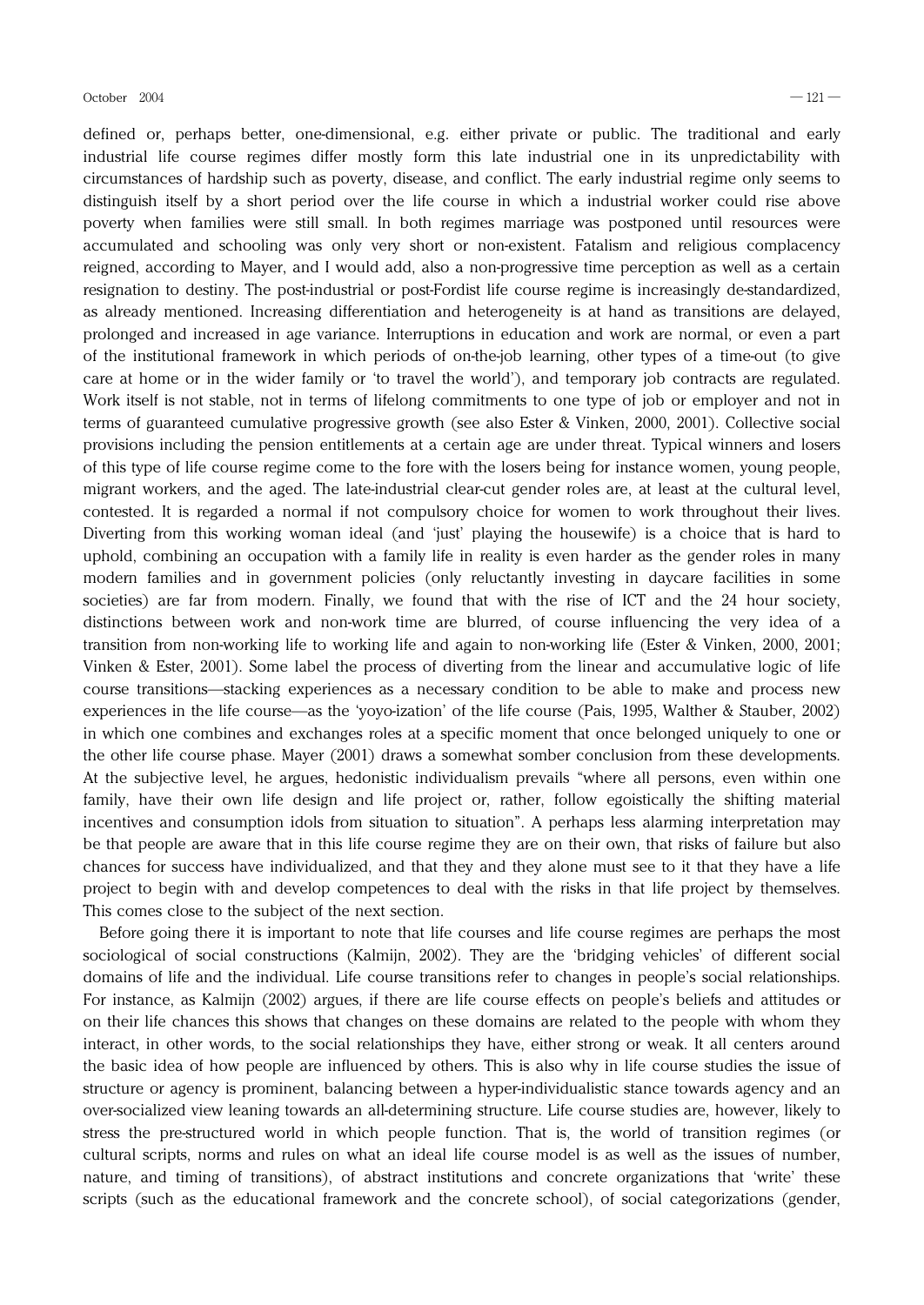age, education, social status, etc.) that determine the options open to people in the life course, of 'endogenous structuring' or the previous steps in the life course that impact which possible next steps one can take (the so-called path-dependencies in the life course), and also interpersonal ties that show how the life course of one individual depends on the life course of others, especially those who are close to the individual (see also Diepstraten, forthcoming). There is a less well-developed eye in these studies for the extent to which individuals shape their life course and in doing so in turn impact the structures or change ―however minor this change may be―the pre-structured world in which they function.

### Reflexivity and the real illusion of individual control

Especially in youth and socialization sociology the idea of changing life course regimes is taken as a starting point for a revitalization of some classic debates. Especially the German youth sociologist Jürgen Zinnecker (2000, 2002) has fuelled discussions between scholars who are convinced that postmodernists overestimate the individual's potencies and scholars who criticize the over-socialized visions of humankind (see also Vinken, 2004). The classic division between protagonists of structure versus defenders of agency was on the table again when Zinnecker, following Niklas Luhmann's provocative notion of the categorical independence between individuals and their social environment (Luhmann,2002; see also Vanderstraeten, 2000), argued that the formal pedagogic environment of young people is irrelevant for young people in their process of growing to adulthood. Young people (if not all people) are productive reality-addressing subjects in their own right and to be so they do not need interactions with the formal, direct or wider social environment. This environment, this formal and more indirect social world of teachers, counselors, advisors,and representatives of any institution with a pedagogic agenda (ranging from political parties to the police) are not in touch with young people, are disconnected to modern-day young people and have, willingly or not, retreated from the world of young people much so in favor of the self and the peer group of age contemporaries. By themselves and with these peers they filter every socialization effort by those outside circles, including those with an official pedagogic assignment.

Zinnecker has long been known for his defense of the importance of youth cultures (Zinnecker,1987) and youth cultural attitudes (including the so-called attitude of youth centrism; see Vinken,1997) in young people's lives. Still, for many years the generally accepted idea of socialization was that youth cultures were just one, though an important one, of the informal and formal worlds that played a role in socialization. The others are the family, intimate friends (partners, spouses), formal educators, and, of course, the media. In interaction with these informal and formal circles people develop abilities to address reality productively, as a classic perception of socialization goes (Hurrelman, 1983, 2002). Moreover, the opinions seemed to converge on the aim of socialization, which is full integration into society, and resulting from this integration the development of a personal self and identity. This refers to the basic idea of human development of individuation through social integration. Zinnecker, however, states that contemporary socialization is purely self-directed and predominantly dealing with self-realization and can therefore be framed as a process of 'self-' instead of 'other-socialization'. Others, and if we follow Zinnecker precisely, especially others from formal circles with pedagogic agendas, are of no importance<sup>4)</sup>.

Support for this subject-oriented viewpoint of socialization is provided by the emphasis another German social scientist Hermann Veith (2002) puts on the changing focus of socialization and on what he coins as the process of reflexive biographization of the life course<sup>5)</sup>. Socialization, he argues, is no longer a matter of *Vergesellschaftung* or individuation through social integration. It is reversed and can only be understood as a process of subjective option-observation by individuals imagining their own path and self-directed

<sup>4)</sup> Even with Zinnecker there is some room for socialization not being purely self-directed, as particularly formal educators are absent (and are apparently playing the major role in 'other-socialization') and informal, intimate circles, if not also the media as an institution (especially new media, see Vinken, 2004) play a decisive role in 'self-socialization'.

<sup>5)</sup> Of course, there is an abundance of critique to the notion of Zinnecker: see Vinken, 2004 for a short overview and see for the full debate Zeitschrift für Soziologie der Erziehung und Sozialisation, 2002, Volume 22, Issue 2.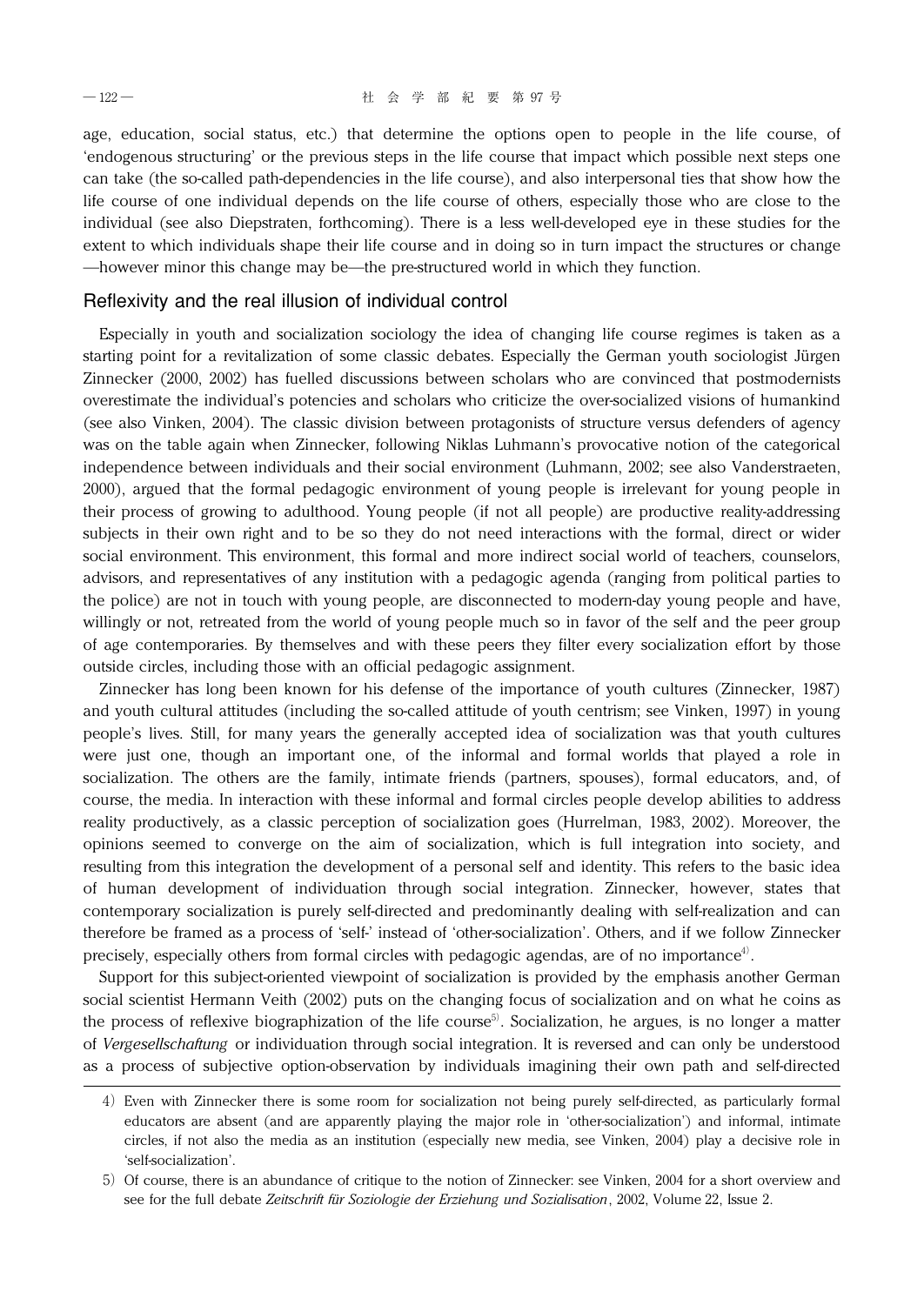route to integrate in society and live the future-life they feel like living. In other words, the aim, nature, and meaning of socialization shifted from developing individuality by taking part in society to, regardless of 'real' participation, developing competences to imagine one's own future and to continuously make personal choices from the seemingly ever growing number of options to participate in society. Reasoning from the process of individualization this shift in socialization may seem plausible. For, in individualizing societies classic institutions and their representatives seem unable, or at least highly reluctant, again, at least on the surface in their communications towards younger people, to determine, direct and control the choices young people (should) make. The emphasis is put on first developing individuality, building selfesteem and personality, discovering one's true inner self, unraveling one's own unique motives, before making definite choices and especially before making those that pin people down on a certain irreversible trajectory. The point is not that this is only part of the story and that it denies that people are directed, determined and controlled by institutions (e.g. the school, church, family, neighborhood), undergo true-felt constraints from the real social categorizations they are part of (class, gender, education), and are dependent on previous choices they themselves and the ones they interact with have made (the previously mentioned 'path' and 'other'-dependencies in the life course), but that people, at least in individualizing societies, are increasingly less willing to acknowledge and value these types of outside control, direction, and determination. Interpreting and legitimizing one's choices with this outside dependency perspective is what runs against the culture of individualism (Elchardus,1999).

Still, not explicitly acknowledging these points, Veith continues and argues that the consequence of the changing focus of socialization is that the life course undergoes what he terms a 'reflexive biographization'. People's biographies, or their individual paths through life, have become the central theme on which people focus their life course. Again, not participation in society per se, taking up different roles in life itself, is central, but the projection of one's future biography, one's plans for one's future, the options themselves that one may or may not explore, the consequences as well of choosing any of the multitude of options, these are the themes that take up the bulk of energy people spend today. To put it in modernist dichotomous terms: in modern, late-industrial, days people participated in society (found work, got married, had children, etc.) and by doing that learned to project their next steps in life, became aware of the plan of life that revealed itself before their own eyes, and were confronted with the consequences of choices they made or forgot to make. This way they learned what it is they want from life (and what they would rather have had from life) and what their own strong and weak points are or what their own individuality in life is. In late-modern, post-Fordist days people seem first to focus on who they are, or better, who they want to become, to focus on making a list first of both these weak and strong points, to try to predict the consequences of choices they want and they do not want to make, to have explored an overall plan of life, before even participating. Participation (work, marriage, children, etc.) itself is postponed, in other words, or, and I will get back to this later, participation is at best seen as a temporary 'challenge' as long as it of the type that keeps options open to again other, new, yet unimagined forms of participation. In such a case, for instance the classic question, 'what do you do for a living', has been replaced by a more (late-) modern one, 'what are your plans (plural!) in life<sup> $6$ </sup>.

Developing competences to project, plan, and evaluate one's own biography in this type of life course are of focal concern. These competences could be framed as 'reflexivity competences': abilities and skills to project, plan, and evaluate one's own biography and of course to amend, adjust and redirect one's biography in the process. At this individual level, the key authors on reflexivity Giddens (1991) and Beck et al. (1994) more or less implicitly argue, that acquiring and maintaining these competences are crucial to

 $6)$  The notions of the rising importance of reflexivity in the life course have been around for a while (e.g., Fuchs, 1983), but the relationship with participation and integration, or rather the postponement and perhaps even the refusal of participation,was not always clearly stated. More often it was argued that the absence of pre-described paths to the future yield a necessity to plan the future and to reflect on these plans and that this increasingly 'actualizes' the future (brings the future to the present; Fuchs, 1983), but not that this process may lead to postponement of participation as such or as an issue that is less prominent in people's life course agenda.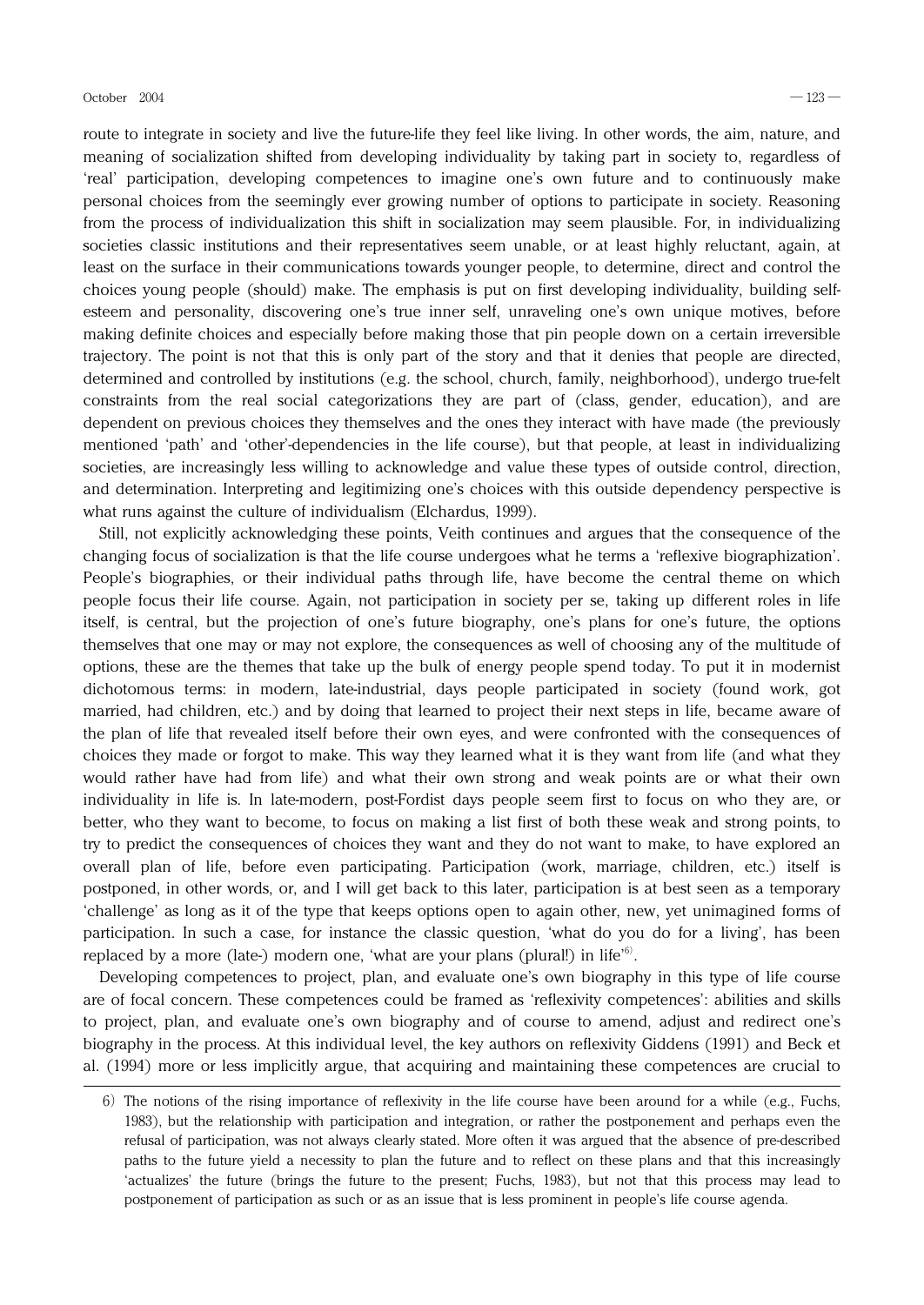surviving late modernity<sup>7)</sup>. Basically it means that individuals are more intensely engaged in individually organizing their own life narrative, as these late modernity theorists would probably frame it, now that tradition and its institutions and social formations have lost much of their determining powers. People are condemned to individualization, as Beck (1994) argues, and this means that, whether one likes this or not, it is now compulsory to design one's own biography. To avoid misunderstanding,what is meant is not that tradition and institutions, or social categorizations and structure in general, are no longer influential in people's lives,but that these basic elements seems to have lost ground at a more cultural level: people do not seem to want to experience and even seem to deny the importance of, for instance, class or gender (or generation) cultures (Diepstraten, forthcoming). The consequences are real: people have (and highly value) the idea that their own actions determine their own successes or failures. I will return to this discussion, but important for now: one may conclude that regardless of real institutional and social powers, people are increasingly reluctant to acknowledge these and will arm themselves to be able to deal with their own lives. They will invest in developing reflexivity competences whether they are illusionary or not.

Reflexivity is not the same as reflection, particularly Beck (1994) warns. Reflection refers to increasing emphases on knowledge and scientization of institutions in the process of modernization. Reflexivity is first of all a process of self-confrontation with the unplanned, unmanageable, unintended and therefore seems to build much more on non-knowledge (what we don't know) than on knowledge (what we know). This differentiation is relevant for the idea of reflexivity competences. Investments in planning, organizing, evaluating and re-adjusting one's life course are likely to deal with just that part of one's history that is hardest to grasp in the first place: the unknown of one's future life course. Reflexivity competences, hence, not only include abilities or skills such as planning, evaluation or adjustment, but also the capacity to continuously monitor one's thoughts and actions, to test and retest how one is doing at any given moment and thus to look at and validate one's initial grounds and reasons for one's thoughts and actions again, to reformulate these and to change these if necessary given new information or changed circumstances. The need, urge and ability to stay constantly in touch with one's thoughts and actions results in a knowledge creating process, but more and more so under the well-recognized condition that one's knowledge horizon will always fall short in the acknowledgement that one's life course as well as one's competences will never be definitely finalized and fully developed. Moreover, probably as is the case at the meso-and macrolevels, the basic principle of reflexivity at the individual level is self-destruction. People therefore, one can argue, should be able or at least willing to abruptly part from a given route in their biography and take on a completely new one, leaving everything behind and taking nothing with them, more or less in the fashion of the much famed and feared scorched earth military policy. The late modern life narrative is therefore more like a set of seemingly unrelated short stories of unexpected and unplanned twists and turns into an unknown if not unknowable future, than it is an account of one chain of well-designed, wellplanned, logically associated and neatly stacked life events.

Of course, this may not only increasingly apply to just young people, who of course objectively speaking have more future to anticipate, but perhaps even increasingly so to older people as well. Considering trends such as lifelong learning, employability at the workplace (see e.g. Ester & Vinken, 2003), and even individualization of social provisions in late-modern welfare states (e.g. saving for one's own retirement or sickness and disability risks) older people are also expected (if not forced) more and more to project, plan, and evaluate their own route through life<sup>8</sup>. In other words, the trend towards reflexive

<sup>7)</sup> Beck, Giddens, and Lash (1994) concentrate much more on reflexivity at institutional and structural levels, recognize the same phenomenon at individual levels, but are more vague and much less explicit about the individual level consequences of and responses to these meso and macro reflexivity conditions and processes of late modernity.

<sup>8)</sup>There seems to be some argument in the self-destructiveness of these institutional calls for more individualization of responsibilities, as Beck predicts, e.g. the framework of pension, social security and labor markets based on (intergenerational) solidarity in many Western welfare states at first sight seems not on par with these calls and could well undermine the very future of the institutions within that framework, ranging from collective pension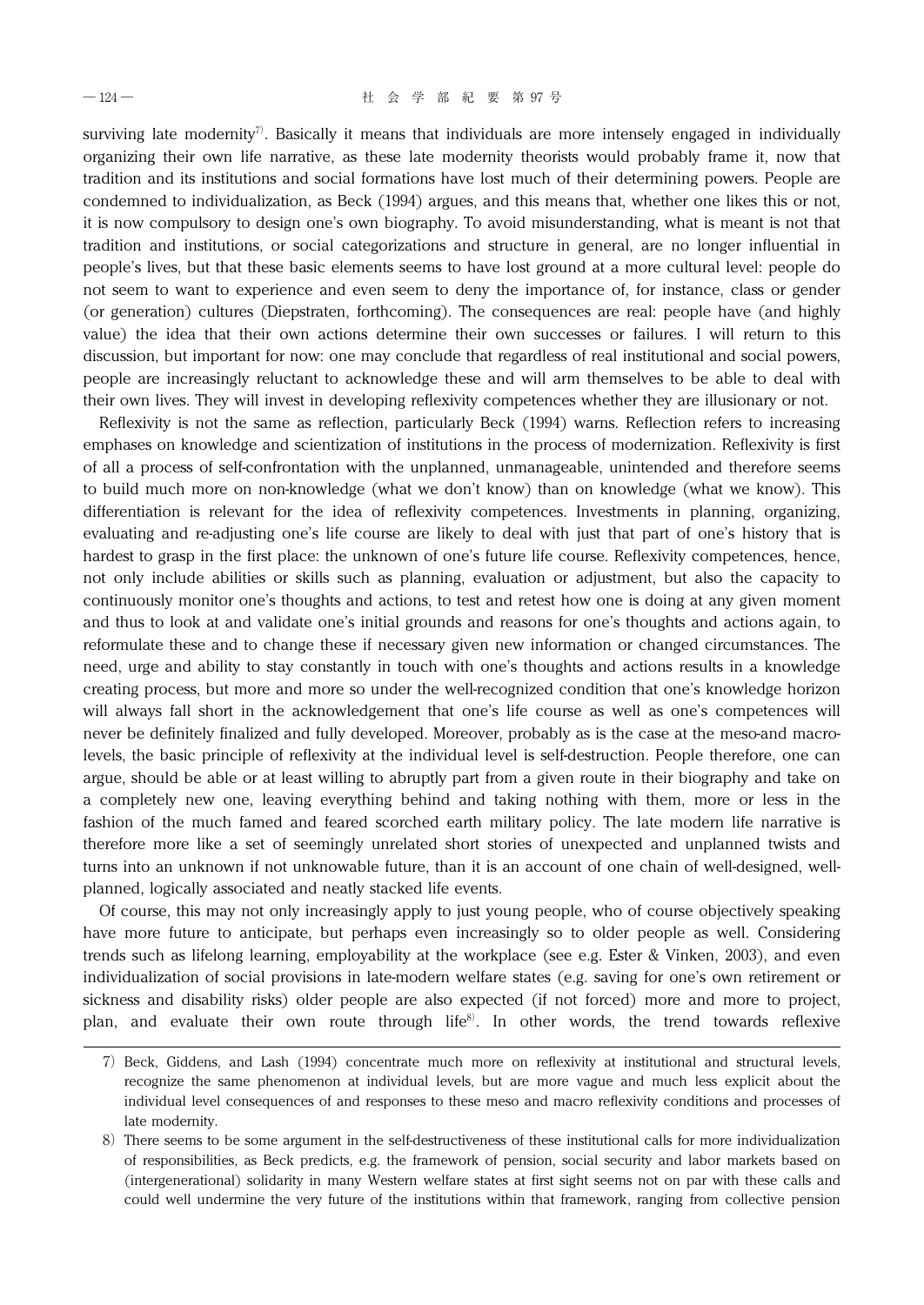#### October 2004 ― ― 125

biographization of the life course itself is a process resulting from forces of structure and agency<sup>9</sup>. On the one hand, people, young or old, are increasingly forced to take their lives in their own hands, are thus led in the direction of a more biographized life course, and are more and more required to develop reflexive competences. On the other hand, people, of any age but perhaps young people more so, are seeking ways to control their own particular future by themselves, thus increasingly focusing on their own biography and investing in developing reflexive competences.

In line with this remark on the balance of structure and agency is the critique one can imagine on protagonists of the rise of 'choice biography' at the expense of the 'standard biography'. Reflexive biographization of the life course does not prevent people from developing a standard biography or making traditional choices in their biography. The choice biography concept suggests young people no longer make traditional life course choices and no longer follow structured paths to and through adulthood, etc. (see e.g. Du Bois-Reymond, 1998). In the case of biographization of the life course, the issue is not whether people can or will make traditional choices or not, but that increasing numbers of people are engaged in the projection, planning and evaluation of their own life course. This, of course, still allows people to make traditional choices, choices social scientists might place in a standard biography model. The dichotomy of a choice versus standard biography model is perhaps romanticizing if not plainly oversimplifying the reality of life course planning processes young (and older) people are engaged in. It is at least suggesting the existence of freedom of choice and in doing so, opening the possibility of neglecting structural constraints and institutional forces that impede these processes. As Furlong and Cartmel (1997: 109) say: "the paradox of modernity is that although the collective foundations of social life have become more obscure, they continue to provide powerful frameworks which constrain young people's experiences and life chances". As argued, the point is not that the individual is completely set free from constraints, but that, however illusionary, being free from these constraints (being autonomous, experiencing no outside control, etc.) serves as an important guiding principle for late modern people. This is also how critiques are to be understood on what the Brussels sociologist Elchardus calls the contemporary 'self ideology'. (Elchardus,1999,Elchardus & Glorieux,2002). An ideology leading to an underestimation of social inequalities determining people's life chances and consequently to the transfer of responsibilities for overcoming life's difficulties to the individual, which, in turn, is relieving pedagogic institutions from their obligation to help those less capable to deal with their life course. Similar warnings are sketched in a series of future orientation studies in the Netherlands (Vinken et al.,2002,2003),which clearly shows youths call for more investments of schools, governments, and corporate business to organize conditions (ranging from school time tables that fit their busy agenda's, investments in child day care provisions to flexibilization of work hours) that help them cope with their life course.

### The quarter life crisis and life goals of the 'Idols generation'

The biographization of the life course, including the phenomena of self-direction (the individual as the stage director of its own biography) and self-directedness (the pre-occupation with one's self, the focus on self-actualization), is not taking place in a social void. In particular, intimate circles and the media are believed to have an impact. This is also what was clearly established in a career orientation study among Dutch people aged 40 years and younger (Vinken et al., 2003; Vinken, 2004). It shows that Dutch young people (aged less than 30 and compared to those aged 30 to 40) are well aware of the wide range of life course options, possible transitions, and accompanying life course cultures (orientations and aspirations related to particular choices). Any type of career path, it was also found, seemed to have their support. In other words, other than for thirty-something people, there was not a single career path that these younger people preferred: every option was fine. What was clear, instead, was their choice for a 'dynamic life

funds, state work disability insurance organizations to trade unions.

<sup>9)</sup>Lash (1994: 119-135) also reflects on the balance between agency and structure and seems to bend towards the concept of structures forcing agency to be free, e.g. the labor market forcing people to be flexible workers.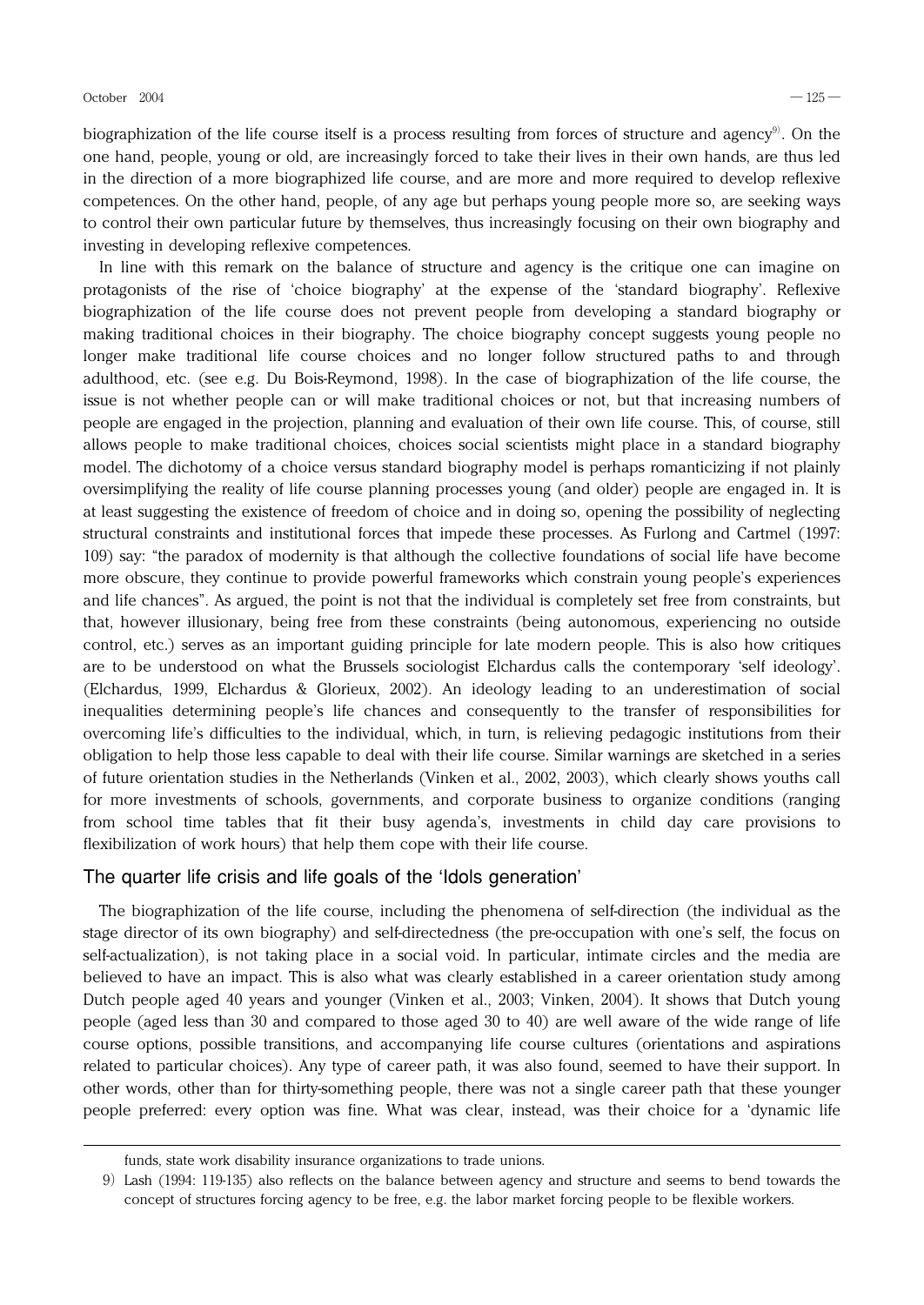course model',a model which is directed not at progress (getting ahead) or self-development (broadening one's capabilities) per se, but directed at variation, change, and continuous challenges. At the same time, at least as far as their future career life within this dynamic life course model goes, their prime supporters are people, and only people from the direct social circle of intimates (partners and spouses, and to a lesser extent parents and peers)<sup>10)</sup>. Professional educators, teachers, career consultants and others with an explicit pedagogic agenda are absolutely absent in the career life course perceptions of young people. Only with their direct confidants do they evaluate, plan, negotiate, and project their life course, a life course aimed at dynamics as an end *an sich*, a type of life course, therefore in turn, promoting the continuous process of reflexivity with close associates. This is of course as Zinnecker, mentioned above, would have predicted, at least as far as the role of the pedagogically inclined outside world for young people goes. It is also a forceful indication of what was labeled as the reflexive biographization of the life course. That young people feel like pursuing any type of career path and are predominantly favoring a life course of variation, change, and challenges may serve as indications that they have a strong preference to keep as many options open as possible. Furthermore, they perceive their life course and participation in general more as some sort of an adventure consisting of temporary commitments, and, more importantly, of unplanned, unpredictable, and yet uncertain but probably exciting events. Of course, the rejection of outside control or even support is also in line with the reasonings related to the reflexive biographization of the life course. These young people claim to take control over their own life and believe themselves to be able to deal with the challenges (and the uncertainties and difficulties), again, not completely on their own, but with their intimates, and certainly not with society's pedagogically inspired representatives.

There is a positive but perhaps also a more negative side to these high spirits. The positive element is that these optimistic, flexible, and challenge-seeking life course attitudes and preferences are what institutions in late modernity call for (regardless of the consequences for these institutions themselves, e.g. pedagogic representatives who are kept outside the lives of their target groups) and what will probably help them survive in this late modernity. On the other hand, there are some related phenomena that, though up to this moment are only crudely investigated, seem less positive. The notion is that today there are too many options, so many that people withdraw from making choices and thus from participation at all. This is what is known as the 'option pitfall'. The result is that young people may feel highly frustrated and stressed about their inability to finalize a choice and feel constantly nervous about making the wrong choices,or at least about failing to have seen or have understood a fine opportunity among the multitude of opportunities<sup>11)</sup>. Akin is the phenomenon of the 'quarter life crisis', a phenomenon mainly addressed in the popular media so far, which indicates that people at a relatively young age (in their late twenties) experience a life crisis, something that in previous days was experienced only by people in their forties (known as the 'midlife crisis'). This crisis partly exists of a feeling of exhaustion of the multiple life course paths people have mapped-out and the sometimes dazzling number of paths they have already walked. This part of the quarter life crisis is perhaps most on par with the classic midlife crisis feeling of having tried out a certain life route for a long time but feeling that one is (still) not having what one was promising one's self at the outset. But mainly it is a feeling of frustration about all options that can be chosen, of the exiting things one could choose, the fully engaged person one could be and the challenging life one could lead, but which one is failing to get full sight of, to get under control, and to realize here and now. And here there is a difference with the classic midlife crisis, a difference related to the reflexive biographization of the life course. In that model it is expected that one is constantly involved in one's life

<sup>10)</sup>The role of partners and spouses reminds us of the large impact of interpersonal tie dependencies of life courses, life courses that are directly dependent of the life courses of the most direct intimates in people's lives, as Mayer  $(2000, 2001)$  also argues.

<sup>11)</sup>Focusing on the life course consequences of the options pitfall and especially the illusionary beliefs also conveyed by late modernity's institutions, that one can and should pursue all opportunities is the multi-country (European) study 'Misleading trajectories' (Walther & Stauber,2002) by the EGRIS-network (European Group of Integrated Social Research): see http://www.iris-egris.de/egris/.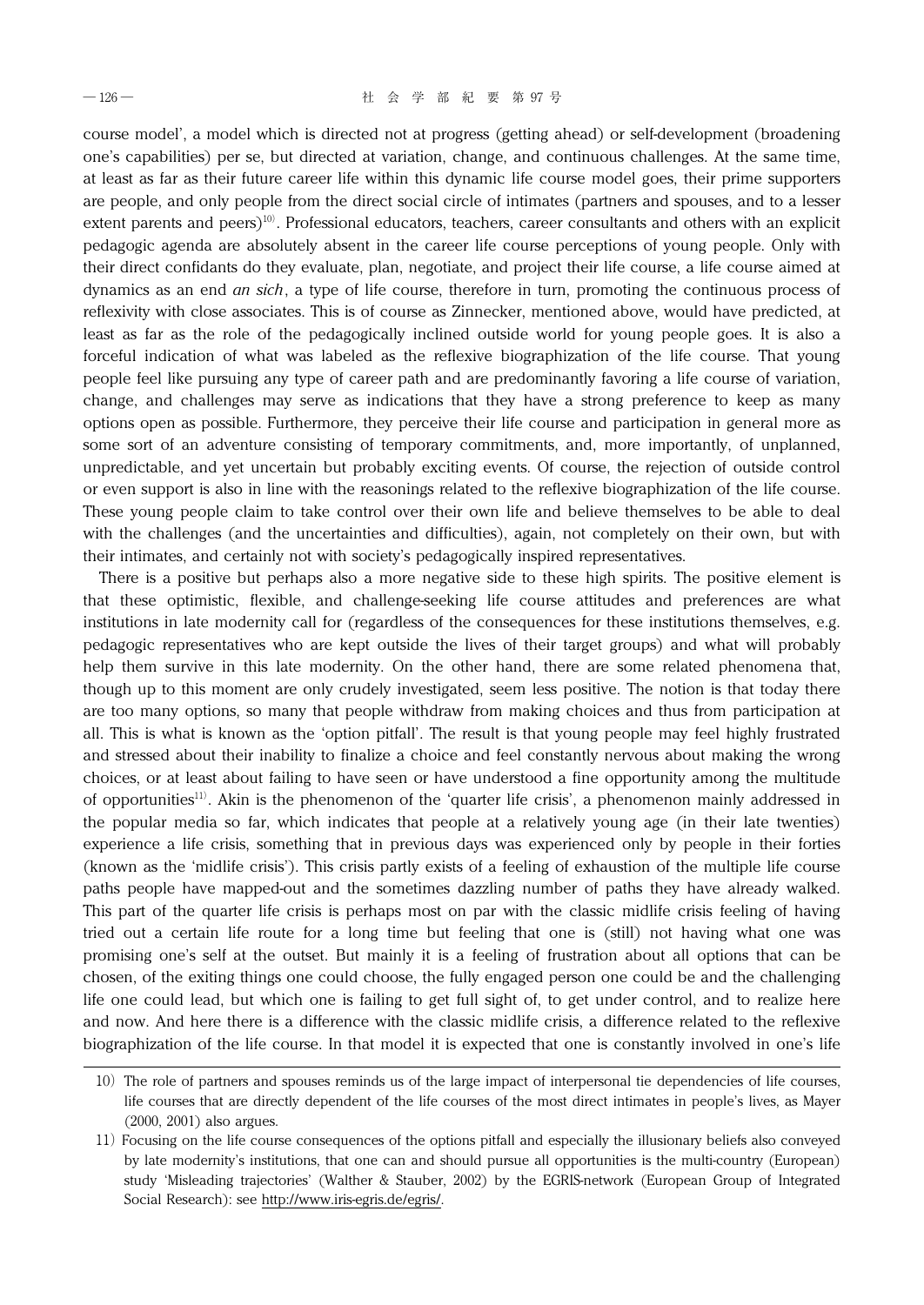course and in the choices one can make and not make, even before one really has experiences based on a longer term participation in society. In the classic midlife crisis people have tried, walked a path for a number of years and found out that the rewards they sought were not the expected ones (at least not the ones they at that moment had expected). In the quarter life crisis people do not have years of experience, what's more, they are likely to think experience itself is an overestimated phenomenon.

Experience is knowledge. In the reflexive biography the crucial element is not knowledge, but nonknowledge, the recognition that one must try everything but will always fall short, can never be prepared enough, and must accept incompleteness. Experience which builds up after a 'long march through the institutions' (having to grow in a position and organization, be it for a career or as a volunteer in e.g. political organizations) with all its negative side-effects (having to start at a low stage, to wait for a number of years to be regarded as a 'full' and serious partner, having to prove one's self), is not only unattractive, but also unimportant in the reflexive biography. This is also why in the media I have labeled the younger generation in the Netherlands the 'Idols generation', referring to an almost world-wide popular TV show in which young people (from 15 years old onwards) present themselves as future pop music Idols to an expert jury which selects the final Idol in a lengthy stepwise series of televised auditions<sup>12)</sup>. Anyone who thought they could sing could enter the first round of auditions. Almost 99% of the competitors were, according to the jury, simply unable to sing one line even with the most modest of expectations. Still, many of them, and especially their accompanying parents were very disappointed that the jury did not recognize the brilliant pop musical future they so painfully aimed to advertise. It is the quest for an immediate reward, the reward of a well-deserved place under the spotlight, of a generation lacking experience—moreover, denouncing the very idea of experience—but not lacking an almost limitless confidence in their own abilities to get the most―whatever that is (cf. undefined career prospects but prospects for a dynamic path as a goal in itself)―out of their life and to at least have tried something they did not prepare for.

Of course, the 'Idols generation' is not alone in society. They are perhaps a new, unique generation reflecting changing contemporary society with which they have to deal and to which they must attribute meaning, but they are certainly also part of a society in which many other historic and genealogical generations exist<sup>13)</sup>. Interestingly, many of the parents of the 'Idols generation' youth are members of the 'sixties generation' (or the babyboom generation, the '68-generation, the protest generation, or any other alternative label indicating those who were in their adolescent and post-adolescent years in the 1960s and early 1970s). This is of course the generation of which many of its members (some of whom fill the columns of the popular media) and the popular media looking back in nostalgia, claim that they have changed the face of advanced society turning it, among other things, towards more individual freedom and personal growth and towards less authoritarian power relationships. As argued, members of this generation, young people acknowledge, also have impact on their future prospects: our study (Vinken et al., 2003), and other studies (e.g., Du Bois-Reymond et al., 1994) show that parents form serious sparring partners in communications about these prospects. In other words, the phenomenon of the 'Idols generation' with its members believing in their omnipotence regardless of experience and valuing a dynamic, and above all, challenging life course, is not a phenomenon that emerged spontaneously or that is the by-product of some surprisingly unique psychological make-up of this generation (compare the media coverage on younger generations usually emphasizing psychological attributes underlying their actions and preferences), but is

<sup>12)</sup> Quoted in *Elsevier* (Dutch weekly general opinion magazine), 60, 18, 1 May 2004: 20-24.

<sup>13)</sup>The concepts 'historic' and 'genealogical' refer to at least two different types of generations one may discern (see also Kohli & Szydlik, 2000): the latter refers to generations within families (e.g., grandparent, parent, child generation; and sometimes also first, second and third generation immigrants) and is popular in gerontological, intergenerational social support, and aging studies (e.g. Bengtson & Lowenstein, 2002), the former refers to particular ranges of age cohorts that share specific unique socio-historic experiences and on the basis of this share unique destinies in terms of life chances and life goals (see Diepstraten et al., 1999, Kohli, 2003). This concept is more *en vogue* among (cultural) sociologists and political scientists (see Dekker et al., 2003).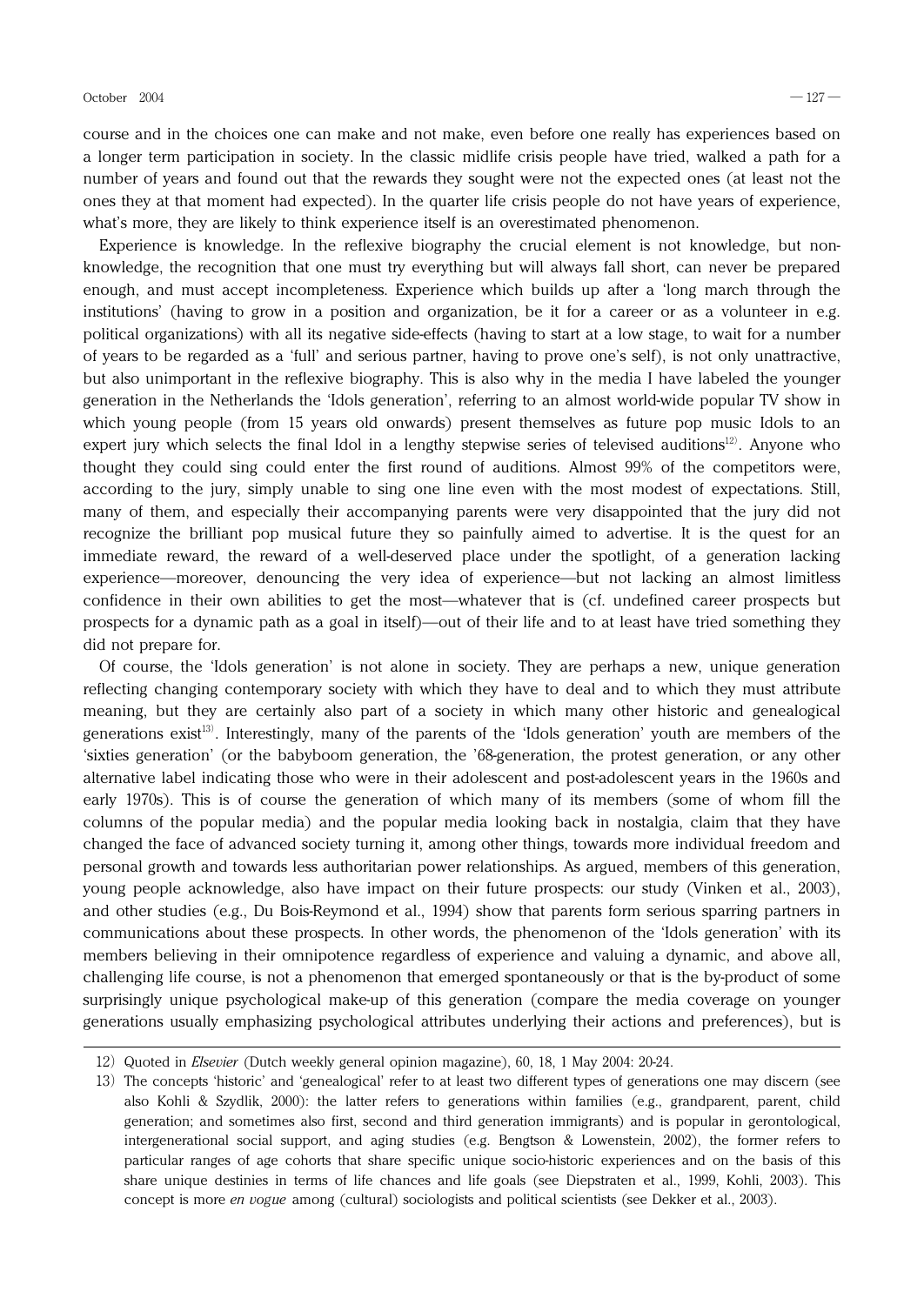most probably a phenomenon that, to put it in abstract terms, has its causes in sociological configurations. More concretely: it is probably (also) a major outcome of specific intergenerational communication and interactions, in this case between the 1960s generation and its off-spring. The on average well-educated and today historically uniquely affluent 1960s generation members with their self-acclaimed cultural revolutionary identities and emphases on anti-authoritarian communication, personal growth and autonomy, I would hypothesize, seem to have an interesting if not historically a-typical life course. With the unprecedented rise of welfare-regimes during their youth, from early adulthood onwards, any type of setback and irregular life course twists and turns forced upon them by societal forces are relatively scarce (when compared to generations before them who were young in the chaos and hardship of the WW-II and direct post WW-II era or compared to generations who in their youth years experienced the real impacts of the 1970s and 1980s economic crises, ecological disasters, and world-political threats). Having parted from their earlier political view of the 'engineer-ability' of society, they are likely to see no reason (or to have no experience) to part from the same belief as regards their own lives and, in turn, those of their off-spring.

Another consequence I would finally like to point out is the probable change the reflexive biographization of the life course brings to classic perceptions of what I frame here as 'life goals', such as well-being, embeddedness, self-realization or material growth, and including goals either directed at personal or at social life<sup>14</sup>. Of course, such goals are not static attributes in any given society or historical time, but reflections of structural forces and of cultural diversity and cultural change as well. Again, individual autonomy or self-direction in the life course as well as the pre-occupation with self-development are perhaps more than anything matters of culture, matters of preferred states of affairs in advanced societies, in which these ideals are regarded as more important than dependencies of collectivities and adaptation of choices to constraining circumstances. One may expect therefore that due to the destandardization of the life course people will pursue these types of life goals or values such as autonomy, self-direction, and self-realization more than they did in times of standardized life course (i.e. in lateindustrial society). But what do we expect from the specific development towards the reflexive biographization of the life course? With this development (young) people are focused on having variation and change in their life course, on having a challenging life here and now without the burdens of longterm participation or commitment, keeping options open and reversible to enable transitions into something even more exciting, at postponement of transitions that endanger the embarkation towards yet another future<sup>15)</sup>. The life goals as we conceive them now may get an interpretation from another dimension, a dimension beyond traditional linear dichotomies, especially the dichotomy of material versus immaterial growth (popular concepts in political and work value studies; see Ester & Vinken, 2003). For example, what is important in a job under the reign of this life course model are goals not per se directed at accumulating capital, material or immaterial, but at the above mentioned goals of variation, change and challenge. For example, a rewarding job is a challenging job, providing one with a daily dosis of new experiences, with lots of variation at different levels, not a well-paid, promotion-likely, or self-growthsatisfying job. It is not important because it secures one's material future, nor is it important because one can broaden and deepen one's capacities and grow as a person (a very 1960s generation phrasing to start with), but because it is plainly challenging, exciting, providing the opportunity for new not yet known experiences. Another example: Lifelong learning, to use a popular contemporary concept, is probably not valued because it serves one's ability to get more out of a job either in a material or immaterial sense

<sup>14)</sup> There is, of course, an abundance of studies dealing with these attributes, especially studies in the field of values, cultural diversity and cultural change. It is beyond the scope of this article to present an overview of these studies: see Vinken et al., 2004, for classic studies dealing with cultural dimensions based on these types of goals at the macro―or societal level.

<sup>15)</sup> Cultural sociologists no doubt have an association with Schulze's book on the 'Erlebnisgesellschaft', a late modern society (Germany in this case) in which people are hedonists, pursuing the joyful moment, looking for excitement, and only willing to engage in something if they have not experienced it yet (Schulze, 2000; see also Dekker et al., 2003 for some empirical evidence).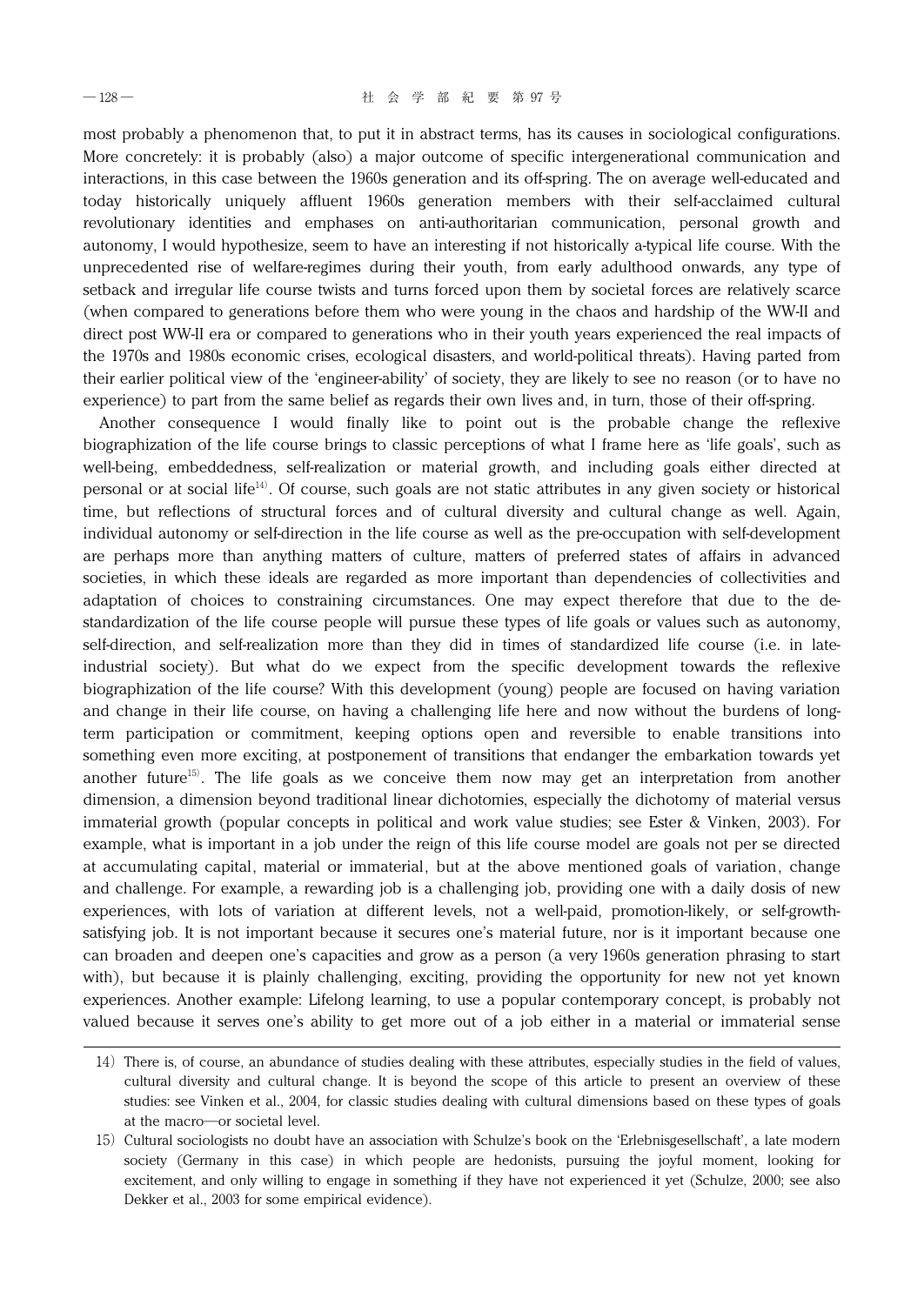(and,as the key discourse goes,in the end to serve the 'knowledge-based society' as a whole―see numerous debates on the subject at European Commission levels), but because it opens up possibly interesting, though yet unknown alternative futures. Lifelong learning framed in the reflexive biography is learning to keep options open. Policies, yet another example, that are debated in many advanced societies and that aim to enable people to flexibly combine ambitions and demands both at work and at home (e. g., temporarily taking care of the family or taking a sabbatical leave for study reasons without risking later unemployment, demotion, gaps in pension payments, etc.) are also framed in personal and societal benefits that follow a linear logic: to at least not loose but better still to accumulate social, economic, and cultural capital in one's life course for the benefit of the individual and society as a whole. Seldom are the efforts legitimated because they may facilitate a perhaps more realistic contemporary ambition of what people on a day-to-day basis may really want, that is to play and excel at as many different fields of life as possible at the same time and while doing so, not to exclude any possible turn in life: the ambition to have an interesting work life, an exciting sex, social and family life, to experience leisure to the maximum (including consumption, travel, sports, and—as shown above—the performing arts), and finally perhaps to take part in further schooling or even in volunteering. These and probably many other social phenomena are weighted, valued, and interpreted from a dynamic instead of a linear logic. The logic, not of loss or accumulation, but of change and challenge. The logic is not linear in any sense, material or immaterial, but dynamic, aimed at change and challenge.

The indicators with which social scientists who are doing surveys are having to work are not really, as an understatement would go, tapping into the possibly changing logic of life goals. In the large-scale longitudinal, and cross-cultural comparative survey data, for instance, we are faced with indicators that mostly were developed in the early 1970s following the previously mentioned cultural revolution of the then upcoming generation of the  $1960s^{16}$ . For instance, well-being, a catch word and much-used container concept that in many survey studies includes goals ranging from being happy, being satisfied with life in general, having a say in decisions to non-material personal growth, is not operationalized in these studies in such a way to be able to tap a more dynamic interpretation. The influential dichotomy developed by the American political scientist Ronald Inglehart, for example, includes 'well-being' versus survival values (Inglehart, 1990; 1997)<sup>17</sup>. Prominent in this two-poled dimension with which Inglehart has compared numerous cultures around the world is the contrast between materialist and postmaterialist goals in the survival and well-being poles respectively. Materialist goals refer to physical, economic and socio-political security (from having food and shelter to law and order in society). Postmaterialist goals include people's emphases on self-realization and participation in society (e.g., having a say in decisions and personal growth). The dimensions stem from the early 1970s, entered the large-scale survey studies through the Eurobarometers and are, mostly abbreviated but basically unchanged now in almost every cross-cultural comparative study known around the world, including of course Inglehart's own project of the World Values Survey. Although the self-realization element in the postmaterialist pole is not explicitly framed in linear terms, it is frequently interpreted in this way. The fact that it opposes the material security focus issues in the materialist pole feeds the idea that the well-being/self-expression pole is also interpretable in these terms<sup>18)</sup>. It is about either materialist or immaterialist (postmaterialist) growth. The issue at stake is, of

<sup>16)</sup> For example the European Values Study (EVS), the World Values Survey (WVS), the International Social Survey Programme (ISSP), the worldwide similar general social surveys, and even the recent European Social Survey (ESS), etc. As elsewhere also argued (Ester & Vinken, 2003), the fact that survey trend studies are not fully up-todate with contemporary developments in societies is part of the logic of trend studies that aim to measure similar concepts over time in order to be able to depict trends in the first place.

<sup>17)</sup>Later Inglehart c.s. rephrased the 'well-being' pole of the dichotomy to 'self-expression' (see e.g. Inglehart & Baker, 2000; Inglehart & Oyserman, 2004). The indicators for this rephrased pole remained the same, yet even more strongly feeding the idea that personal growth contrasts with material growth

<sup>18)</sup> Interestingly, looking at the basic elements of materialism and postmaterialism indicators and the later added variables that aim to tap a broader survival versus well-being/self-expression dichotomy (such as life satisfaction,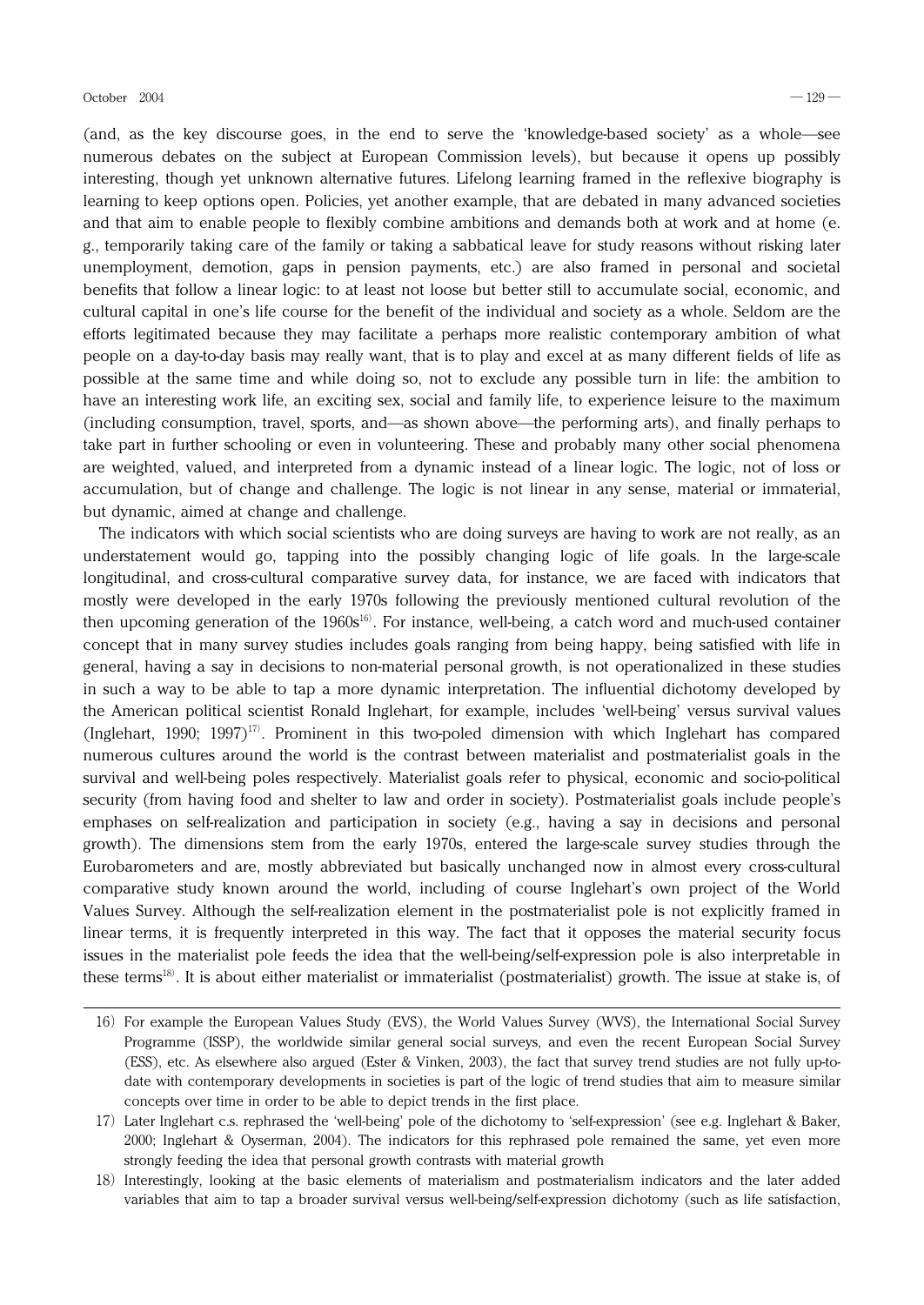course, whether or not a younger generation that, as may be hypothesized considering the reflexive biographization of the life course, is still framing well-being in either material or immaterial growth, both as issues to be secured for one's personal or for society's sake. Well-being for this generation may well have lost its meaning along these linear lines and should be framed along more dynamic lines. It is not a steep way up on the economic security ladder or the ever-increasing broadening and deepening of one's talents and capacities including personal growth, but being open to change, variation and challenges, again, both as an important goal in one's personal project and as something society should be able to offer to everyone<sup>19)</sup>. All in all, it is important in empirical studies, especially so in survey trend studies, not only to focus on the shifting emphases of different generations on one or more poles within a given set of dimensions developed in a specific historic time and place (the US), but also to look at the relevance of these poles for different generations, by e.g. verifying whether or not the structure of poles and dimensions is valid across generations and by learning from this exercise and opening up to new ways of interpreting old themes.

### Cultural diversity, cultural change and the Asian outlook

As stated at the outset of this article, most if not all of the above discussion about life course regimes and trends refer to Western societies. In many cases, the adjective 'advanced' is added if authors refer to societies in which the life course regimes are situated and the life course trends take place. This suggests that the issues can be detected not only in Western but also in non-Western advanced societies, many of which are part of the Asian world. The same goes for adjectives such as 'late modern', 'postmodern' or 'post-Fordist'. To my knowledge, however, there are no studies available that explicitly deal with Western-Asian diversities in life course regimes and trends, at least not in a broader theoretical or empirical sense. As argued, taking account of the wide range of diversities in the world between societies, it is worth considering, again theoretically and empirically, if and to what extent life course regimes and trends as described in and for the Western context apply to a non-Western, in this case, Asian context. It could, of course, reveal the specificity of the causes and consequences of life course developments in both contexts. As robust data and even basic theoretical frameworks to engage in such an enterprise are missing, this article cannot but serve the mere purpose of a preliminary first attempt to shed light on the issue and perhaps help to set an agenda for future studies in this field.

Societies differ in numerous respects. At the macro-level, comparing societies, one may focus at differences that are cultural, structural or institutional and examine life course diversities in distinctive domains. It is far from a wild speculation to argue that cultural diversities in contemporary social science are believed to be one of the most influential type of diversities (see the volume by Vinken et al.,2004). Culture refers to the preferred state of affairs as is expressed in values, norms, and also practices that distinguishes one collectivity, in this case society, from another. Defined this way culture maps the way for structural and institutional arrangements and routines, such as life course regimes, in a given society. Culture also impacts choices and actions of its members at the meso-and microlevel, both directly and indirectly through the structural and institutional arrangements and routines. Here it is opportune to, as a first step, concentrate on cultural diversities at the macro-level and see how Asian countries in their cultural make-up can be positioned relative to Western societies. The almost classic-status social scientists, such as Geert Hofstede, Ronald Inglehart, and Shalom Schwartz, who discern basic cultural dimensions with which to compare cultures at the national or macro-level, all claim to have a clear idea about what

generalized social trust, views on homosexuality, etc.), these elements do not clearly refer to any type of selfconception. Still, the dichotomy is even recently explicitly interpreted in these terms (see again Inglehart & Oyserman, 2004).

<sup>19)</sup>There is a strong relationship of course to the issue of the sense of self and identity formation. For instance a more dynamic definition of well-being (and of the previously mentioned social phenomena) also may give rise to a decreasing importance of arriving at a stable sense of self and a well-defined unidimensional identity. Within the framework of this article it is not opportune to take this issue further here. See also Giddens,1991.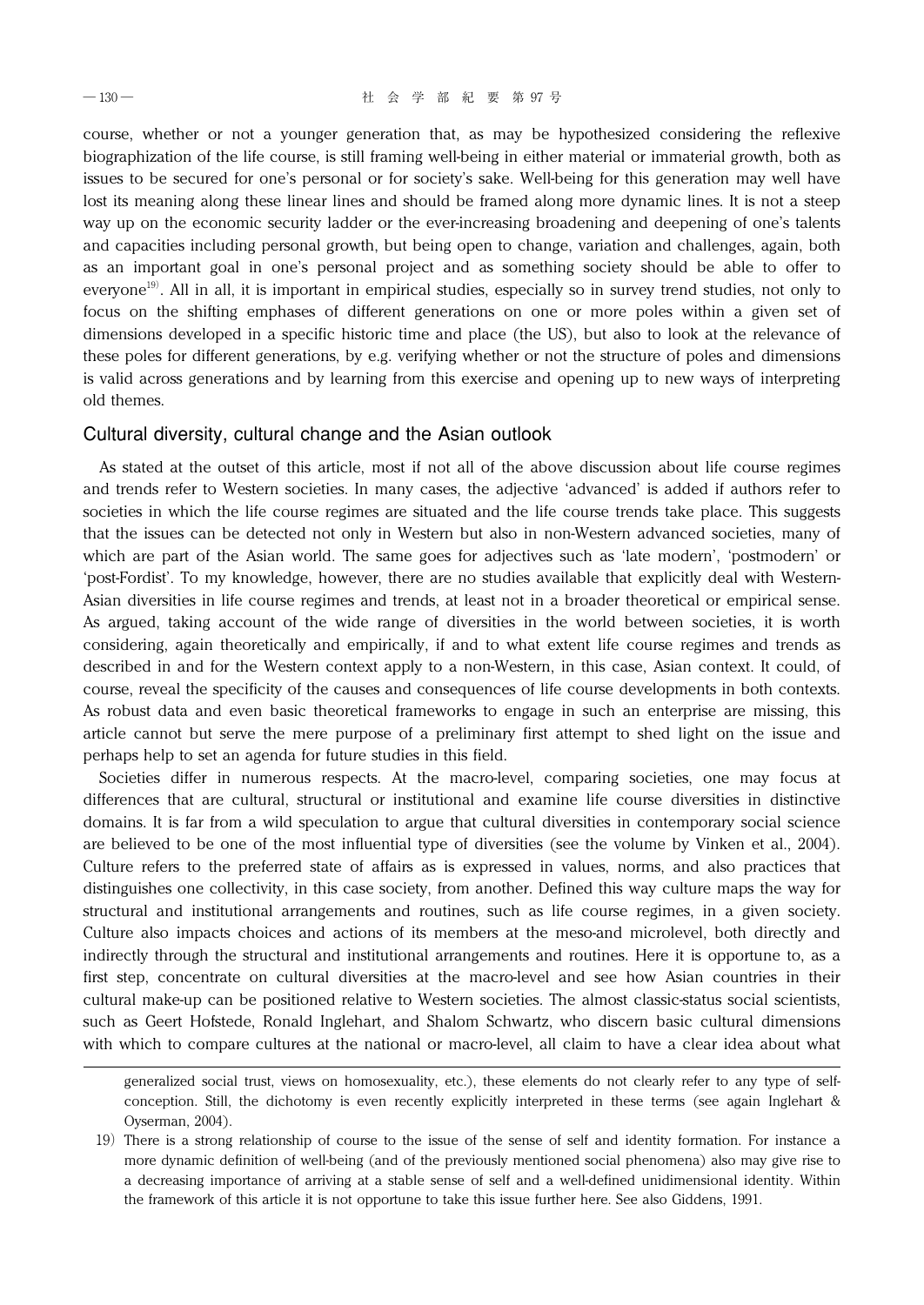the main distinctions between Asia and the West are (see their contributions in Vinken et al., 2004). Here we may focus on the dimension of individualism and collectivism; one of the key dimensions in crosscultural social science and of course a dimension that closely relates to the issues raised here within the framework of modernization, also usually framed as the process of individualization, and the consequential individualization, de-standardization and reflexive biographization of the life course<sup>20)</sup>.

In Hofstede's terms, Asian countries are all much more collectivist than Western countries (Hofstede, 2001). Still there are many differences within Asia as well as within Western societies. Looking at rank orders of nations on Hofstede's individualism/collectivism dimension (Hofstede,2001: 500-502) we find that particularly China, Taiwan, South Korea, and Indonesia are very collectivist nations, followed at some distance by Thailand, Singapore, Hong Kong and Malaysia, Finally, following at a relatively great distance is Japan, which is not only the most individualist among Asian countries, but is also only a moderately collectivist country and thus an equally moderately individualist country among the more than 50 societies in Hofstede's global comparison. Against popular belief, Japan is not the typical collectivist country it is assumed to be. It proves that Asia as such is a culturally diverse area. The same goes for the West, where countries such as Spain and Austria almost equal the average position of Japan, but where the Englishspeaking countries (including the USA and Australia) score very high on individualism (as does the Netherlands), with a more moderate position for the Nordic countries, Germany and France and an even more moderate if not an almost collectivist position for the Southern European countries.

Looking at Schwartz' embeddedness versus autonomy dimensions, according to some the key dimensions to compare with the individualism/collectivism dimension of Hofstede (see Schwartz,2004, Inglehart & Oyserman,2004) again Japan takes up a middle position between Northwestern European and English speaking countries emphasizing autonomy (affective and/or intellectual) and (in an increasing order of emphasis) Asian countries such as South Korea, Taiwan, Thailand, Hong Kong, China, the Philippines, Indonesia, Malaysia and finally Singapore emphasizing embeddedness<sup>21)</sup>.

Inglehart's survival versus well-being (self-expression) dimension―which shares large amounts of variance with both individualism/collectivism and embeddedness/autonomy—shows an almost similar, yet in terms of nation rankings in some cases crucially different, pattern. Japan can be found amidst some European nations such as Germany, Spain, and France in terms of emphasis on well-being, on which, however, the Netherlands, the Nordic and English speaking nations evidently score higher. Southern European countries and other Asian countries (such as China, South Korea, and Taiwan) emphasize survival values much more than Japan does.

Of course, the pattern of cultural diversity depicted above may align with a pattern of life course regimes along the lines of standardization and de-standardization and reflexive biographization. It also may not, of course, and Asian countries may have life course regimes and experience trends in these regimes that are unique to them only<sup>22</sup>. An elaborate theoretical framework or robust comparative data directly tapping

<sup>20)</sup>There is long and still unresolved debate on whether individualism and collectivism are part of one two-poled dimension or whether each represents a separate dimension. The latter is important if one upholds the idea that both individualism and collectivism can be observed in one society depending on situations and domains of life (see e.g. Triandis,2004 or an older source Gudykunst et al.,1996). The following about cultural diversities is therefore preliminary and might be relevantly different if we focus on different life course domains (e.g. work or marriage, having children, etc.).

<sup>21)</sup> Schwartz (2004) notes that Japan is an exception in the analyses of countries plotted against the background of all his cultural dimensions (not only the autonomy versus embeddedness dimension). Japan has a strong cultural emphasis on hierarchy and harmony, but not on embeddedness, according to Schwartz (2004: 59), and a strong emphasis on intellectual autonomy but not on the adjacent egalitarianism. It is hard to place Japanese culture in between the other countries, at least if Schwartz' framework is used, thus, Schwartz argues, that Japanese culture has developed differently from most others and/or is in a period of transition. A third possibility is of course that Schwartz' model does not clearly grasp the key cultural differences of a set of nations including Japan.

<sup>22)</sup> Of course here we touch upon the core issue in debates in comparative social science centered around attaining an etic (what is universal across cultures) or an emic (what is specific for a culture) approach.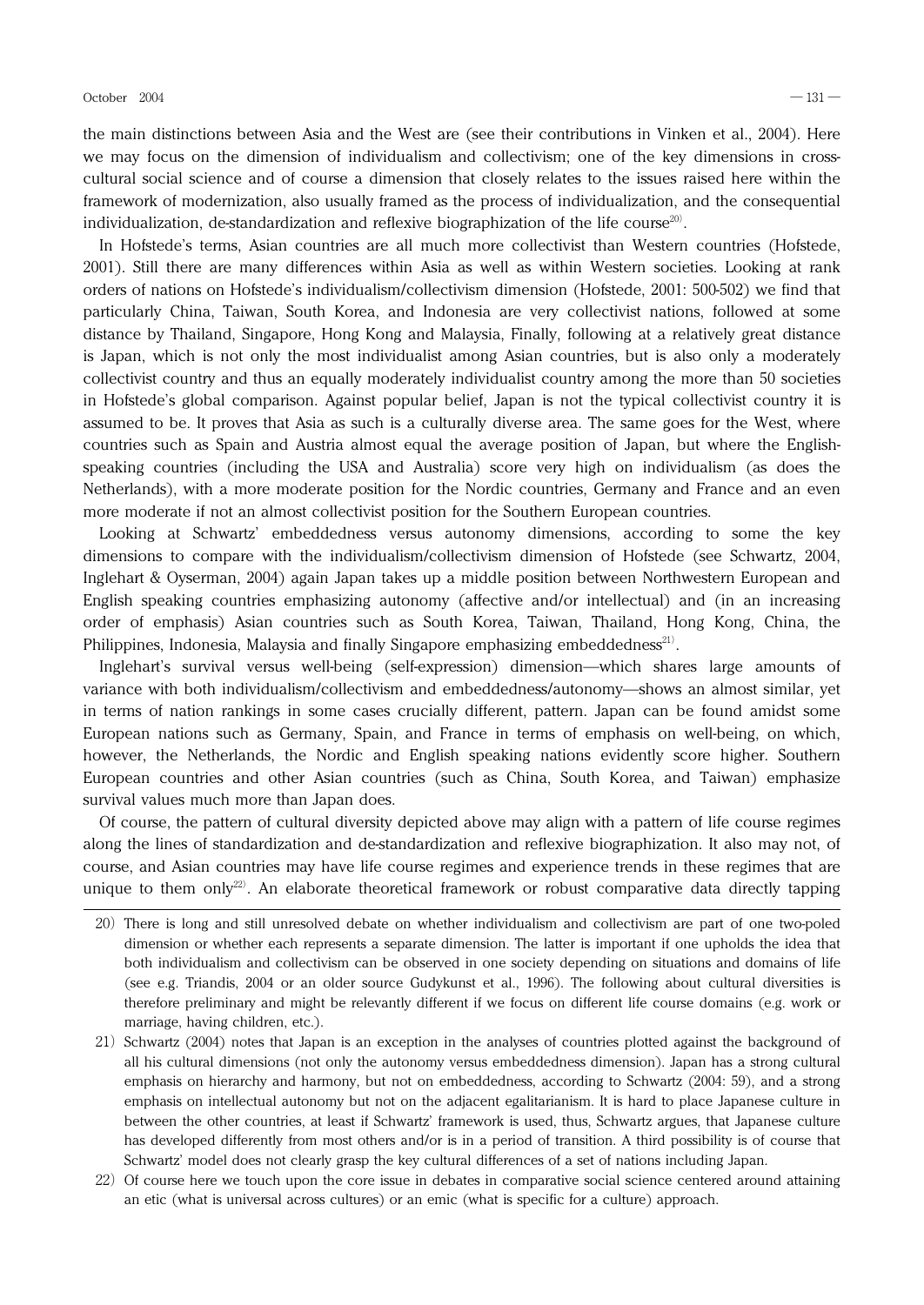into this subject are, as argued, not available<sup>23)</sup>. For the moment we accept the Western-style perspective on life course developments and therefore speculate that societies that culturally are profiled with high levels of individualism, autonomy and/or self-expression are the same societies that share life course regimes that are de-standardized and subject to reflexive biographization. This would especially go for the English-speaking countries, the Netherlands, and the Nordic countries. Japan would, like many other European countries, take up a middle position and one would expect Japanese life course regimes to represent a mix of both standardized and de-standardized elements and of elements of the reflexive biographization of the life course (e.g., pre-occupation with self-development, orientation at variation, changes and challenges, at choosing transitions that keep options open, including the option to opt out) as well as more classic life course elements (pre-occupation with one's future social role in any larger collectivity, at having a clear, stable and low-burden future, choosing transitions that lead irreversibly to a series of next steps and transitions and perhaps to a more narrowly-defined specialized role, of course, with as much security as possible to not having to opt out). These latter elements may well be part of a life course model that is more transition-oriented<sup>24)</sup>. Other Asian countries, including the more affluent countries such as Taiwan and South Korea, could well be in the life course regime phase of standardized and transition-oriented life courses. An alternative and more detailed or domain-specific hypothesis would suggest that these countries, either Western or Asian, vary in the number of life domains in which destandardization and reflexive biographization has progressed. In the highly individualized group of countries these processes affect life courses related to work, marriage, family life, housing, education, leisure, etc. In the moderate group this might only apply to a few domains. For instance, in the domains of work and marriage Japanese life course might well be subject to de-standardization and this is also the domain on which reflexive biographization has its strongest impacts, as opposed to the domain of education in which standard life course regimes and transition orientations are still strong and much alive<sup>25)</sup>. In the collectivist group of Asian countries mentioned here one could expect most life domains to be still subject to standardization and transition regimes<sup>26)</sup>.

Finally, culture is not explaining everything. As Mayer (2000) already noted historical and religious tradition and especially institutional arrangements differ widely across societies and each of these may lead to different life course outcomes. The life course ideals may be very much focused on de-standardization and reflexive biographization, but if arrangements related to income and social security, to schooling and the labor market or even to housing are build on standardized life courses and fixed transitions, the

24) See Diepstraten, forthcoming, for this concept.

<sup>23)</sup> There is some data from studies on adjacent themes? the themes of future orientations, life course control strategies and personal life prognostications-however, that shows that adolescents in individualist countries as opposed to the age contemporaries in collectivist countries have a primary control strategy in which they aim to change the environment to attain their own goals and not to adapt their own goals to constraints and changing circumstances,as is the case in collectivist cultures (as well as among older cohorts in general regardless of culture, see e.g., Trommsdorff, 1994, 2000). The lack of data of a longitudinal and cross-cultural character ? if at all present usually restricted to comparing very specific groups in two or three countries ? is noted with much regret in these studies too (Trommsdorff, 2000).

<sup>25)</sup> However education reform in Japan could well mean that this domain is subject to change in terms of life course models as well. See for an analysis of the reform affected pupils' achievement orientations and life goals (college or job) the book chapter by Kariya and Rosenbaum (2003).

<sup>26)</sup> Further specification of these hypotheses might well be warranted. Particularly looking at gender and education seems important as in many countries, individualistic or not, women and lower-educated people are subject to forces and constraints that make them opt (willingly but certainly also unwillingly) for more classic life course models (see, e.g., Brinton, 2001, for Japan, Taiwan, and South Korea; see Vinken et al., 2002, 2003, for the Netherlands). Briton's edited volume, surprisingly, shows that more rigid working conditions in Japan and South Korea, among other things, make these societies less open for women's participation than does Taiwan (Brinton, 2001). In this case Taiwan is not as 'traditional' as the cultural analyses would predict, a fine example of how domain-specific life course outcomes can be.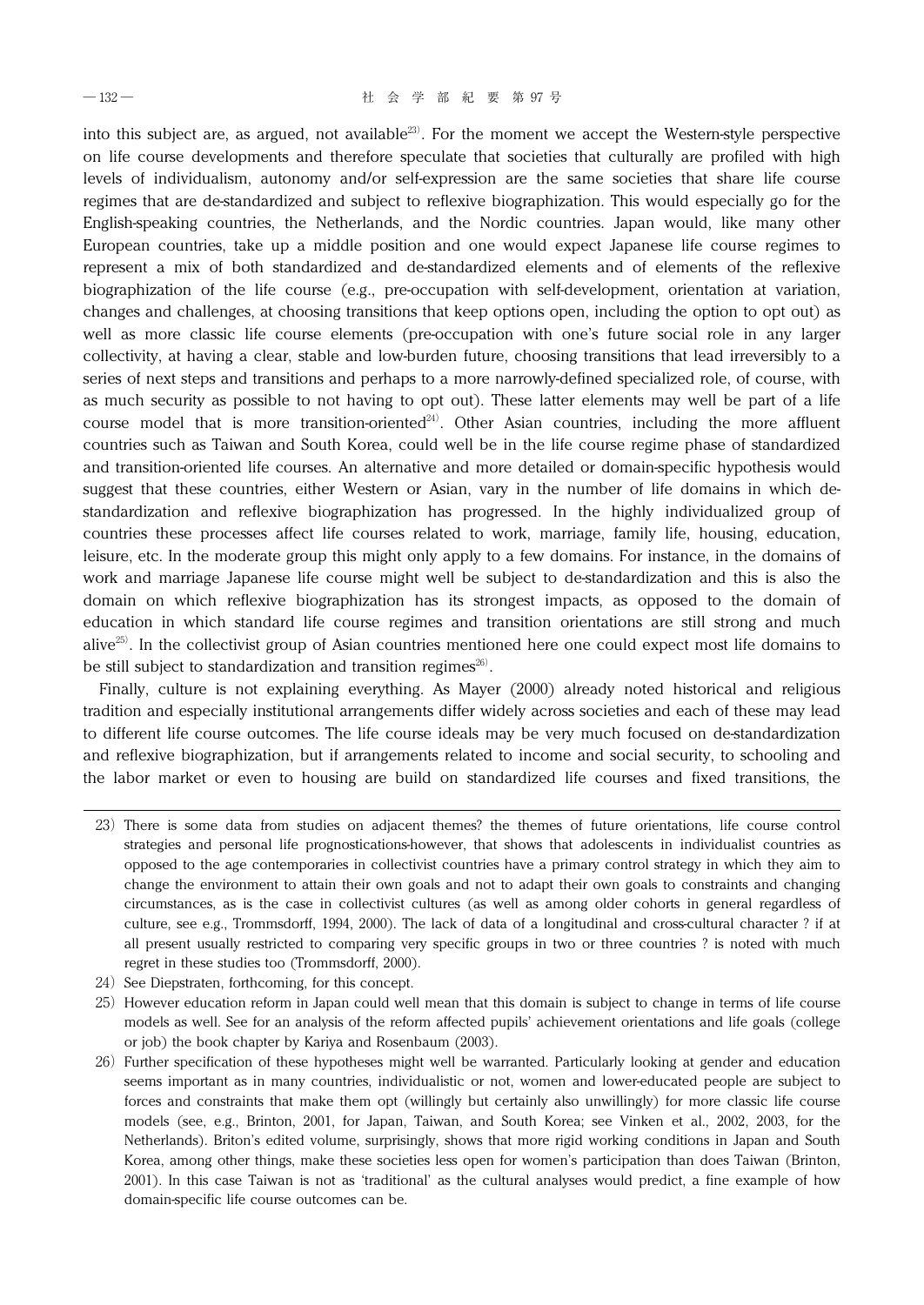opportunities to realize a de-standardized life course subject to reflexive biographization are very limited.

Of course, cultures change and the vehicle of cultural change is the phenomenon of generational replacement. Inglehart's theory, for instance, predicts that postwar historical events in advanced industrial societies, which can be characterized by unprecedented stability in socio-economic and political terms, have generated a gradual but pervasive shift towards postmaterialism as younger generations supporting these postmaterialist or well-being or, in the most recent phrasing, self-expression values replace older generations (Inglehart 1990, 1997)<sup>27)</sup>. The key issue at stake is whether the process of generation formation and replacement in each society can be equated to those in other societies, and therefore whether broad cultural trends such as the one towards postmaterialism or even towards individualism (the process of individualization, more in general) is taking place at the same pace. Consequently it can be questioned whether life course developments that depend much on these cultural processes are also in place in these societies to the same extent. More specifically, one could contest the basic assumption that in both non-Western societies and Western societies—for the sake of argument, we contrast the two worlds as two wholes which, as we just saw, they are not—the same generations with the same characteristics can be found at the same moments in time and, even if these conditions are met, that the replacement of generations is of the same nature and effect. For example, it could be hypothesized that in most Western societies a 'war' and a '1960s' generation may have surfaced, each with their typical cultures, the latter cultivating the self-named fame of having supported many still lingering cultural revolutions. The former and the latter differ according to the Inglehart perspective of materialists or security-seekers valuing survival and postmaterialists or well-being adepts indulging in self-expression respectively. In Asia, many societies have very different histories from this Western scenario. We only have to think about the severity and duration of war time in Southeast Asia after the Second World War or about the controversy the term 'cultural revolution', loosely used in the West, would cause in China. These examples point out that the categorization of generations as found in the West cannot be transferred outside this context. Of course, as theory goes, generations take form on the basis of younger cohorts' consciously shared experience of more or less severe discontinuous change (wars, economic crises, etc.) in a given context with the effect of these cohorts becoming aware of a distinct common history and a distinct common destiny (Mannheim, 1928/1929; see also Diepstraten et al.,1999). The formation of generations in East and West may be expected to be very different―of course also when comparing the different societies within these broad East versus West contexts. Furthermore it can be questioned whether or not generational replacement― with older cohorts dying and younger ones taking their place—is of equal importance in each society. Its importance may well depend on the relative impact of other configurations in these societies. An interesting example can be used from a study comparing generational support in the US and Japan (Hashimoto,1996). The filial instead of conjugal bond in Japan appeared to be most important to explain support relationships. There is a serial order of giving directed at the older generation which successively takes its turn to depend on the younger generation. In the US, relationships between life-partners are much more important than generational ones, as the latter is interpreted from the perspective of generational equity directed at the younger generation,which will successively take it turn to seek independence. One may observe this different value-based logic also in the multi-generational coresidence households in Japan (as well as in other societies in Asia) versus the 'empty-nest' husband-wife households in the US (and many societies in the West). Intergenerational relationships therefore seem more relevant in Japan<sup>28)</sup>.

Perhaps one could hypothesize that generational replacement as a mechanism of cultural change may well be more important in more collectivist and seniority-and age-graded societies, such as Japan, than in highly individualist societies<sup>29)</sup>. In other words, it is important in life course studies to assess the specifics of

<sup>27)</sup> See Diepstraten et al., 1999, for a discussion on the use of the generation concept in social science.

<sup>28)</sup>Of course,this example centers on genealogical generations. But one could hypothesize that it may apply to historic generations by thinking about relationships and interactions between younger and older generations in society as such instead of relationships between these generations within one family.

<sup>29)</sup>Another almost similar example can be found in the study addressing the contemporary relatively higher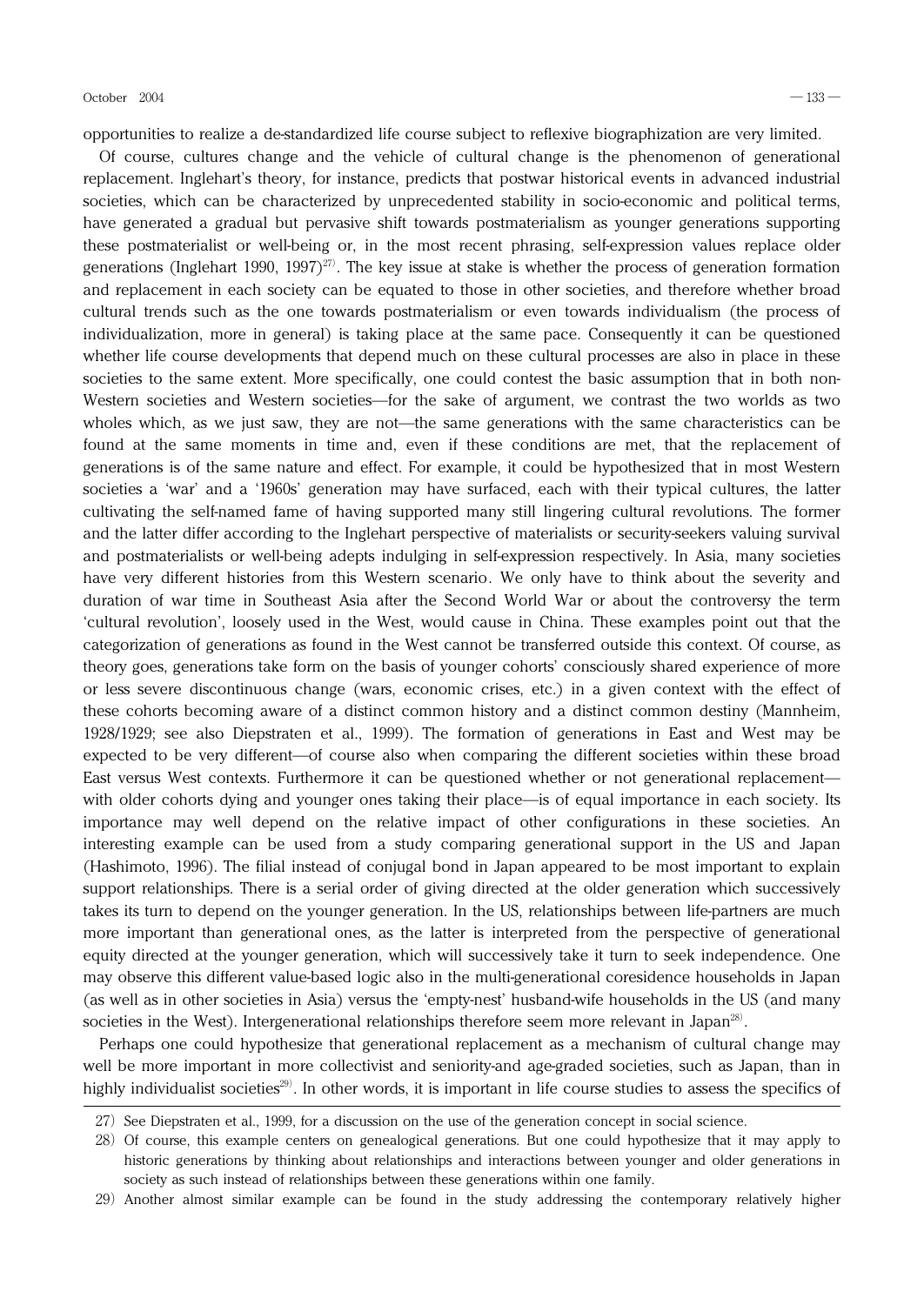generation formation and generational replacement in each society at stake. It is likely that in one particular society at one moment in time there is a unique constellation of generations as well as a unique role which generations as such play in the process of cultural change. Consequently, the universalist assumption of younger generations carrying the torch of individualization, as one key development related to the modernization process, and thus further de-standardization and also reflexive biographization of the life course is highly questionable even when one just only focuses on the logic of generation formation and generational replacement. Hardly any further comments, considering the aforementioned, have to be given to the postmodernists' ideas that the world (not in the least place in a cultural respect) is unifying under globalization currents and this is especially so for the world in which young people are believed to reside (the 'McWorld' of popular culture; Berger & Huntington,2002). Evidence is accumulating that the contrary trend is more likely and that societies under globalization absorb 'foreign' influences to produce a version in line with their own culture (e.g., the Japanese version of a sitcom on television) and even that the globalization process is accompanied by a revitalization of traditional cultures in these societies (return of traditional theater, e.g.; see again Berger & Huntington, 2002, for a multitude of examples also from Asian societies). Therefore, if we take this back to the life course issue, it is highly unlikely that globalization or Westernization implies that non-Western parts of the world will mimic Western-style life course regimes. At least for this moment, diversities, cultural or other, are strong and probably will remain strong.

All in all,if we focus on the de-standardization and reflexive biographization theses as well as on the addressed consequences for the interpretation of life goals (from a linear to a more dynamic interpretation), it can be argued that it is not easily imaginable that we will observe these phenomena in each advanced society, Western or non-Western. This conclusion is of course preliminary as we lack more elaborate theory directed at comparing these societies and empirical data for a wide range of these societies. One final remark should be made, regarding the high spirits of autonomy to shape one's own life course, spirits that go hand in hand with the loss of sense for the conditions and constraints that govern people's lives. Young generations in Asia, despite all forces that will lead to different life course regimes, may adopt the Western spirits, ambitions, and dreams of having autonomy, being independent and staging their own futures, and at the same time they will have deal with conditions in which life course transitions are more standardized and rigid than in some Western societies. These misleading Western ideals, being illusionary to some extent in the West as well, may cause an even more profound 'quarter life crisis' among Asian youths, a crisis that dwells on the gap that is experienced between the desire to live a changeable and challenging life and the real possibilities to map out such a life and to realize it here and now.

### Epilogue

For advanced societies theory predicts the rise of an individual who, in close interaction with its informal social circle, feels in full control of its own life course, and who is, though conscious of the limits of its own knowledge, focused at continuously monitoring its inner self, at exploring its assumed unique motives, and at testing and re-testing the choices it could make, before really making choices, particularly choices that are regarded as irreversible. It is aware of the multitude of choices that can be made and always ready to abruptly part from an envisioned path through life and to leave everything behind. It is ready to start (thinking about) choosing a new route through life at any moment. Being able to change and engage in new and challenging experiences are the driving forces, resulting in a life story—available before participation is at full speed—of unplanned twists and turns and lateral, unrelated movements in professional careers, family life, education, social relationships, and the leisure domain. This results as well in perceptions of life goals that have lost their linear logic aimed at growth and accumulation of material

importance for mutual solidarity and exchange of 'personal communities' (relationships with intimates, friends and age contemporaries in particular) instead of within-family generations (Phillipson,2003).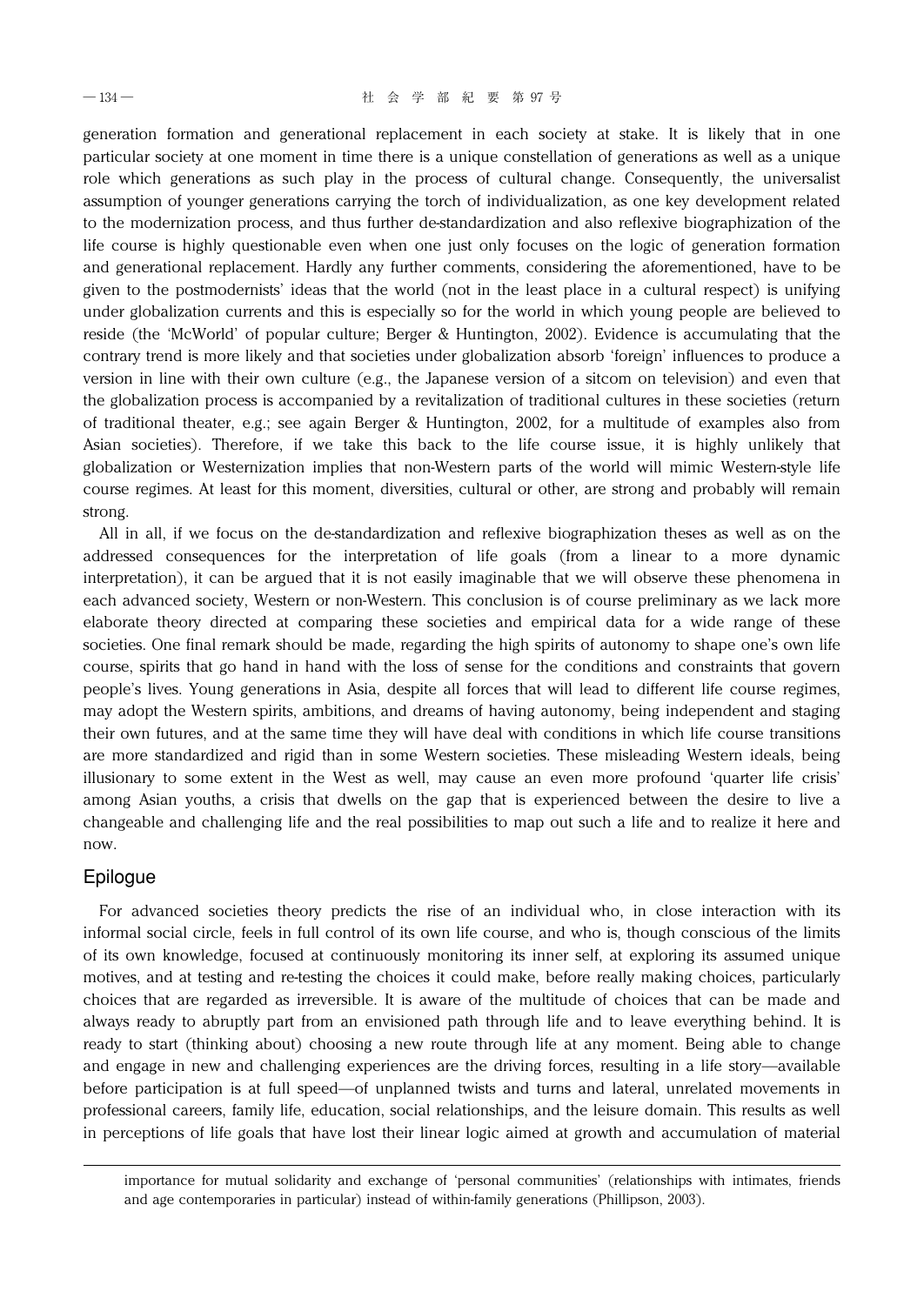and immaterial benefits (respectively growing in income and growing as a person) and are more subject to a dynamic logic aimed at change and challenge as such. Working, learning, being well, having children, being a performing artist or even being a respected citizen contributing to society; all these life goals are interesting only if they deliver change and challenge on the spot or if they at least enable the individual to write a life story in which it did something challenging for a change.

In short that is what theory may predict and on which this article reflects. Of course, as also stated in this article, there are many warnings from sociologists that choices are not only up to the individual and its social circle but that society and its institutions determine much of this choice process. When even that is so, it is hard to deny that many institutions and their functionaries retreat wittingly from influencing the life course agenda of individuals. Moreover, the labor market, education, and social security regimes in many advanced societies, for instance, seem to uphold if not cultivate the ideal of the omnipotent individual who wants to and can take care of its own life course and who is, because of this self-determination, no longer interested in collective provisions and public services. There seems to be an undeniable trend towards structure, at least at the institutional level, retreating in favor of agency. What is perhaps more challenging in the structure and agency debate is the role of social categorizations, such as gender groups, social status categories, and—discussed in this article—generational affiliations. Life courses are profoundly sociological, as argued early on in this article. Especially intimate partners, family members and age contemporaries, it was found, impact life course ideals of the individual. From both a genealogic and historic generational perspective one may address the rise and diffusion of the life course ideals as depicted. Could it be that these ideals are specifically the result of interactions between members of generations that each have their own particular formative experiences? And, how 'generational' will these ideals be: or,will they persist throughout the life span of the members of the younger generations or will they fade away when these members grow older or (finally) make real life course transitions? The illustrative (underresearched) example used in this article shows that parents convey life course ideals to younger generations that may well reflect their membership in the baby boom generation, ideals which members of the younger generation, here labeled as the 'Idols generation', cultivate and materialize in ways that fit their own formative experiences.

Finally, this article argues that the life course issue is not only about structure or agency. It is perhaps more so about culture. Cultural diversity, it was argued, is very strong and perhaps even stronger in today's times of globalization. Concentrating on cultural diversity along the lines of individualism and collectivism one may speculate that countries both in the West (North American and Europe) and the East (Asia) vary greatly in their publics' support for individualism, autonomy and self-expression and thus in the value they will adhere to self-determination and self-realization as aspects of the contemporary life course ideal. Japan, for example, was clearly diverting from the Asian overall position and may well share many aspects of the depicted contemporary life course ideal as well as aspects of life course ideals that are more traditional. One may also raise a domain-specific hypothesis and argue that for instance in Japan, certain domains (such as work and family life) are subject to the new ideals and other domains (such as education) are not (yet). In most other Asian countries (as well as some European countries) the majority of domains, by contrast, may still be defined from the perspective of a more traditional ideal. What of course could also be the case is that Japan and other Asian countries may develop their own life course ideals and life course regimes, ideals and regimes that are highly different from the ones described here. If this article may convince researchers from Western and non-Western cultures to engage in adding their story to the stylized history of the developments of life course in advanced societies, this article has more than served its purpose.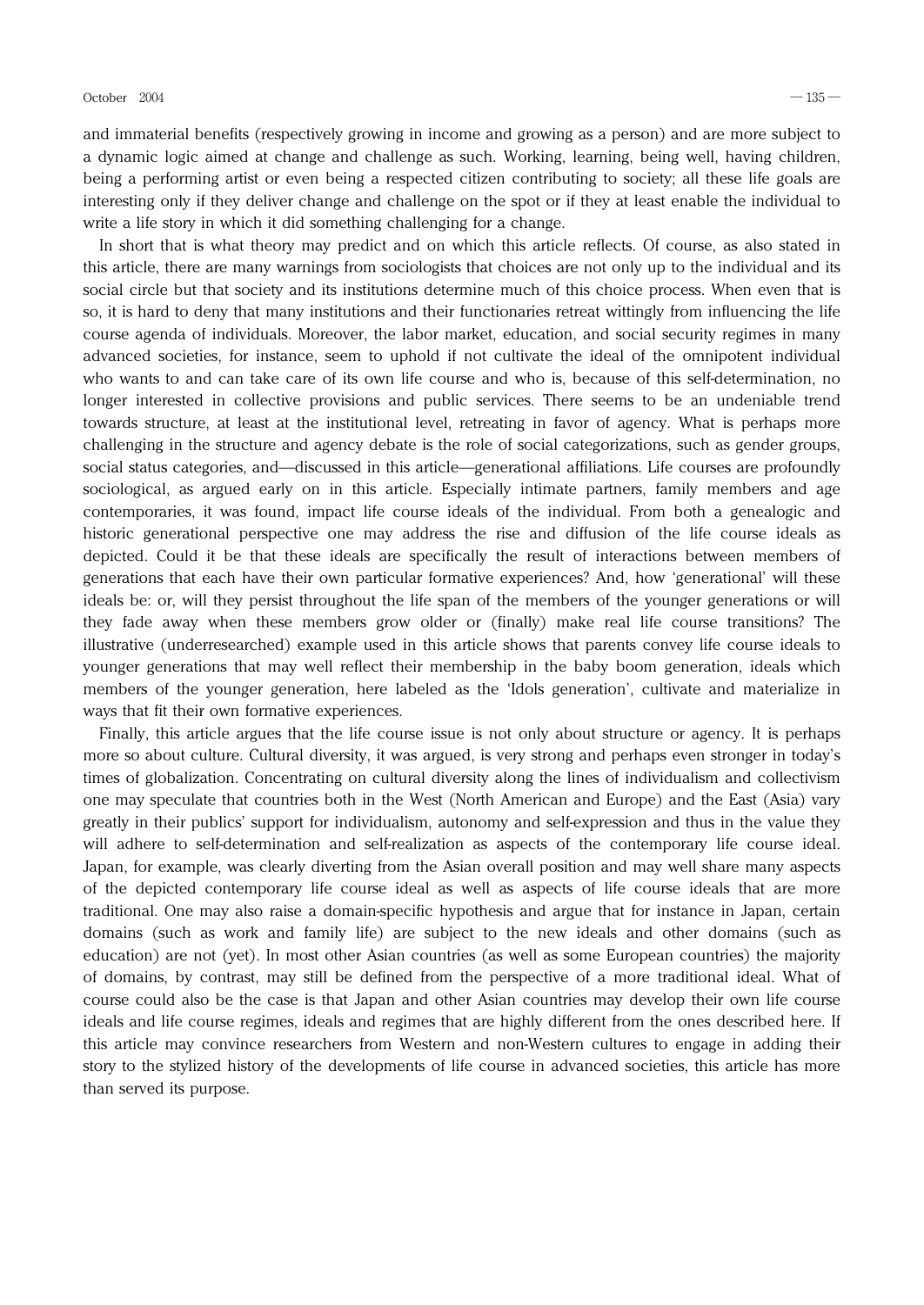#### **Literature**

- Beck, U. (1994). The reinvention of politics. Towards a theory of reflexive modernization. In U. Beck, A. Giddens & S. Lash (1994). *Reflexive modernization. Politics, tradition and aesthetics in the modern social order* (Pp 1-55). Cambridge: Polity Press.
- Beck, U., A. Giddens & S. Lash (1994). *Reflexive modernization. Politics, tradition and aesthetics in the modern social order*. Cambridge: Polity Press.
- Bengtson, V. L. & A. Lowenstein (Eds.) (2003). *Global aging and challenges to families*. New York: Aldine de Gruyter.
- Berger, P. L. & S. P. Huntington (2002). *Many Globalizations. Cultural diversity in the contemporary world*. Oxford etc.: Oxford University Press.
- Bois-Reymond, M. du (1998). 'I don't want to commit myself yet'. Young people's life concepts. Journal of Youth Studies, 1,1,63-79.
- Bois-Reymond,M. du,E. Peters,& J. Ravesloot (1994). *Keuzeprocessen van jongeren. Een longitudinale studie naar veranderingen in de jeugdfase en de rol van ouders*. [Choice processes of young people. A longitudinal study on changes in the youth phase and the role of parents.] 's-Gravenhage: VUGA.
- Brinton,M. C. (Ed.) (2001) *Women's working lives in East Asia*. Stanford: Stanford University Press.
- Dekker, P., P. Ester & H. Vinken (2003). Civil society, social trust and democratic involvement. In W. Arts. J. Hagenaars & L. Halman (Eds.), *The cultural diversity of European unity. Explanations, findings and reflections from the European Values Study* (Pp 217-253). Leiden & Boston: Brill
- Diepstraten, I. (forthcoming). *Een nieuwe generatie leerders? Betekenisgeving aan leren in de biografie van jongvolwassenen*. [A new generation of learners? Giving meaning to learning in the biography of young adults.] Leiden University, the Netherlands: PhD-thesis.
- Diepstraten, I., P. Ester & H. Vinken (1999). Talkin' 'bout my generation. Ego and alter images of generations in the Netherlands. *Netherlands' Journal of Social Sciences*,35,2,91-109.
- Elchardus,M. (Ed.) (1999). *Zonder maskers. Een actueel portret van jongeren en hun leraren*. [Without masks. A current portrait of young people and their teachers.] Gent: Globe.
- Elchardus, M. & I. Glorieux (Eds.) (2002). *De symbolische samenleving*. *Een exploratie van nieuwe sociale en culturele ruimtes*. [The symbolic society. An exploration of new social and cultural spaces.] Tielt: Lannoo.
- Emirbayer, M. & A. Mische (1998). What is Agency? *American Journal of Sociology*, 103, 4, 962-1023.
- Ester,P. & H. Vinken (2000). *Van later zorg. Verwachtingen van Nederlanders over ontwikkelingen op het terrein van arbeid, zorg en vrijetijd in de 21ste eeuw. Het OSA Toekomst van de Arbeid Survey*. [Of later concern. Expectations of Dutch people about developments in the domains of work, care, and leisure in the 21<sup>st</sup> century. The OSA Future of Work Survey.] Tilburg: OSA
- Ester,P. & H. Vinken (2001). *Een dubbel vooruitzicht. Doembeelden en droombeelden van arbeid, zorg, vrijetijd in de 21e eeuw*. [A double focus. Gloomy and dreamy perspectives on work, care, and leisure in the 21<sup>st</sup> century.] Bussum: Uitgeverij Countinho.
- Ester, P. & H. Vinken (2003). Debating civil society. On the fear for civic decline and hope for the Internet alternative. *International Sociology*,18,4,659-680.
- Fuchs,W. (1983). Jugendliche Statuspassage oder individualisierte Jugendbiographie? *Soziale Welt*,34,341-371.
- Furlong,A. & F. Cartmel (1997). *Young people and social change*. Buckingham: Open University Press.
- Giddens, A. (1991) *Modernity and self-identity. Self and society in the late modern age*. Stanford, CA: Stanford University Press.
- Gudykunst, W. B., Y. Matsumoto, S. Ting-Toomey, T. Nishida, K. Kim & S. Heyman (1996). The influence of cultural individualism-collectivism, self construals and individual values on communication styles across cultures. *Human Communication Research*, 22, 4, 510-543.
- Hashimoto,A. (1996). *The gift of generations. Japanese and American perspectives on aging and the social contract*. Cambridge: Cambridge University Press.
- Heinz, W. R. & V. W. Marshall (Eds.) (2003). *Social dynamics of the life course. Transitions, institutions, and interrelations*. New York: Aldine de Gruyter.
- Held,Th. (1986). Institutionalization and deinstitutionalization of the life course. *Human Development*,29,157-162.
- Hofstede,G. (2001). *Culture's consequences. Comparing values, behaviors, institutions, and organizations across nations*. Thousand Oaks etc.: Sage.
- Hurrelmann. K. (1983). Das Modell des produktive realitätsverarbeitenden Subjekts in der Sozialisationsforschung. *Zeitschrift für Sozialisationsforschung und Erziehungssoziologie*,3,91-103.
- Hurrelmann, K. (2002). Selbstsozialisation oder Selbstorganisation? Ein sympathisierender, aber kritischen Kommentar. *Zeitschrift für Soziologie der Erziehung und Sozialisation*,22,2,155-166.
- Inglehart, R. (1990). *Culture shift in advanced industrial society*. Princeton, NJ: Princeton University Press.
- Inglehart,R. (1997). *Modernization and postmodernization. Cultural, economic, and political change in 43 societies*. Princeton, NJ: Princeton University Press.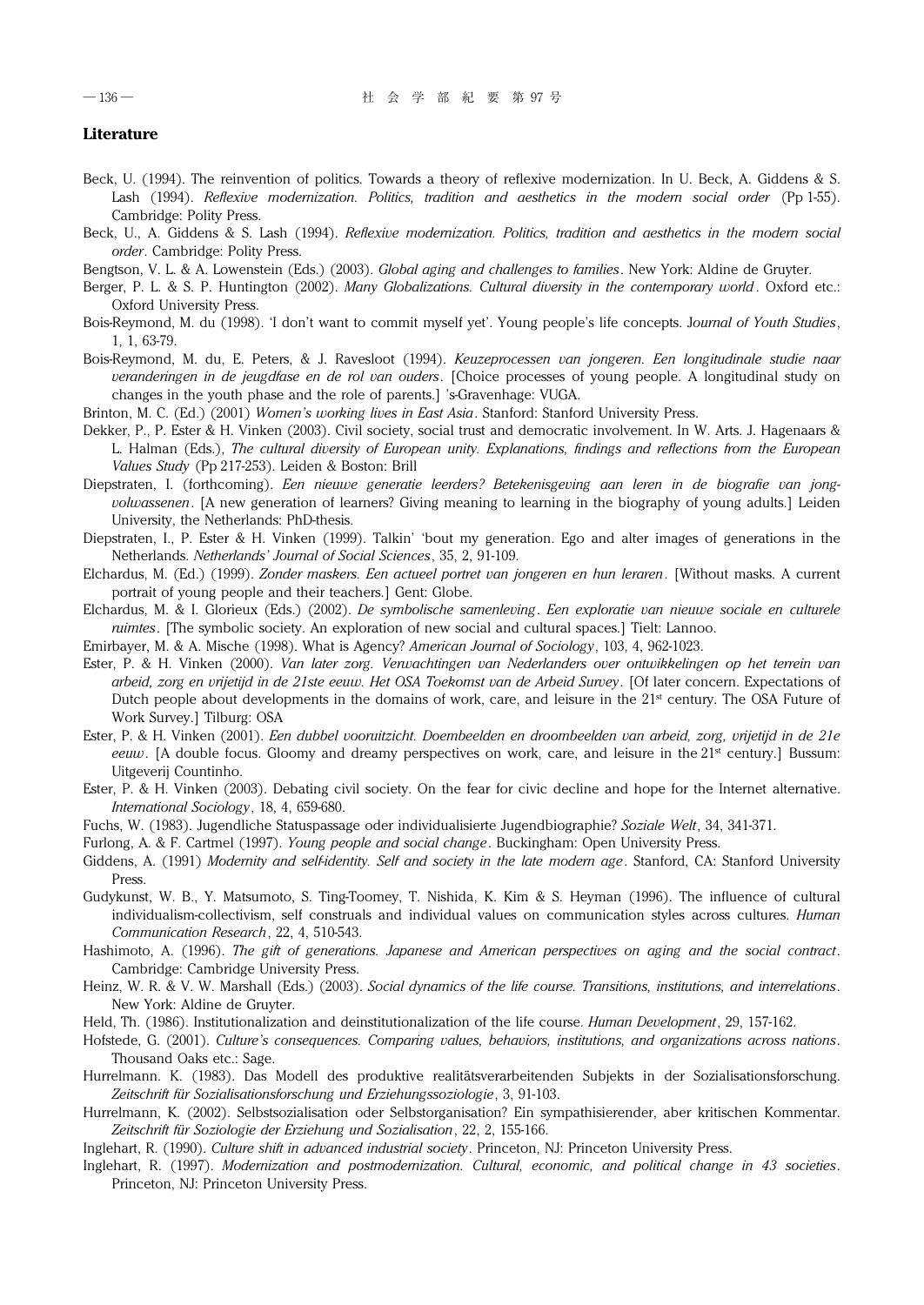- Inglehart, R. & W. E. Baker (2000). Modernization, cultural change, and the persistence of traditional values. *American Sociological Review*,65,1,19-51.
- Inglehart, R. & D. Oyserman (2004). Individualism, autonomy, self-expression. The human development syndrome. In H. Vinken, J. Soeters & P. Ester (Eds.), Comparing *cultures. Dimensions of culture in a comparative perspective* (Pp.74-96). Leiden & Boston: Brill.
- Kalmijn, M. (2002). Sociologische analyse van levensloopeffecten. Een overzicht van economische, sociale en culturele gevolgen. [Sociological analysis of life course effects. An overview of economic,social,and cultural consequences.] *Bevolking en Gezin*,31,3,3-46.
- Kariya, T. & J. E. Rosenbaum (2003). Stratified incentives and life course behaviours. In J. T. Mortimer & M. J. Shanahan (Eds.) *Handbook of the life course* (Pp. 51-79). Dordrecht etc.: Kluwer Academic.
- Kohli,M. (1985). Die institutionalisierung des lebenslaufs. *Kölner Zeitschrift für Soziologie und Sozialpsychologie*,37,1-29.
- Kohli,M. & M. Szydlik (Hrsg.) (2000). *Generationen in Familie und Gesellschaft*. Opladen: Leske+Budrich.
- Kohli, M. (2003). *Generationen in der Gesellschaft*. Berlin: FALL/Freie Universitaet Berlin (Forschungsbericht 73, Forschungsgruppe Altern und Lebenslauf―FALL).
- Lash, S. (1994). Reflexivity and its doubles. Structure, aesthetics, community. In U. Beck, A. Giddens & S. Lash (1994), *Reflexive modernization. Politics, tradition and aesthetics in the modern social order* (Pp. 110-173). Cambridge: Polity Press.
- Luhmann,N. (2002). *Das Erziehungssystem der Gesellschaft*. Frankfurt: Suhrkamp.
- Mannheim,K. (1928/1929). Das Problem der Generationen. *Kölner Vierteljahresheft für Soziologie*,7,157-185/309-330.
- Mayer,K. U. (2000). Promises fulfilled? A review of 20 years of life course research. *Archives Européenes de Sociologie*, XLI,2,259-282.
- Mayer, K. U. (2001). The paradox of global social change and national path dependencies. Life course patterns in advanced societies. In A. E. Woodward & M. Kohli (Eds.), *Inclusions and exclusions in European societies* (Pp 89- 110). London: Routledge.
- Mayer, K. U. (2004). Life chances and life course in a comparative perspective. Pdf from website of Yale University Center for Research on Inequalities and the Life Course (CIQLE): http://www.yale.edu/socdept/CIQLE/CIQLE%20 papers/mayer,%20Life%20Courses%20and%20Life%20Chances.pdf.
- Pais, J. (1995). *Young People and New Social Conditions: trajectories, prospects and crossroads*. Paper presented at the International Conference Young Adults in Europe, Tutzing, 3-5<sup>th</sup> May, 1995.
- Phillipson, C. (2003). From family groups to personal communities. Social capital and social change in the family life of older adults. In V. L. Bengtson & A. Lowenstein (Eds.), *Global aging and challenges to families* (Pp. 54-74). New York: Aldine de Gruyter.
- Schulze,G. (2000). *Die Erlebnisgesellschaft*. Frankfurt/Main: Campus Verlag.
- Schwartz, S. H. (2004) Mapping and interpreting cultural differences around the world. In H. Vinken, J. Soeters & P. Ester (Eds.), *Comparing cultures. Dimensions of culture in a comparative perspective* (Pp. 43-73). Leiden & Boston: Brill.
- Triandis,H. (2004). Dimensions of culture beyond Hofstede. In H. Vinken,J. Soeters & P. Ester (Eds.), *Comparing cultures. Dimensions of culture in a comparative perspective* (Pp. 28-42). Leiden & Boston: Brill.
- Trommsdorff,G. (1994). Future time perspective and control orientation: social conditions and consequences. In Z. Zaleski (Ed.) *Psychology of future orientation*. Lublin, Poland: TN KUL.
- Trommsdorff,G. (2000). Subjective experience of social change in individual development. In J. Bynner & R. K. Silbereisen (Eds.), *Adversity and challenge in life in the new Germany and England*. London: MacMillan Press.
- Vanderstraeten, R. (2000). Autopoiesis and socialization. On Luhmann's reconceptualization of communication and socialization. *British Journal of Sociology*, 51, 3, 581-598.
- Vinken, H. (1997). Political values and youth centrism. Theoretical and empirical perspectives on the political value *distinctiveness of Dutch youth centrists*. Tilburg: Tilburg University Press.
- Vinken,H. (2004). Civic socialization in late modernity. Perspectives on young people's alleged withdrawal from civil society. In D. Hoffmann & H. Merkens (Hrsg.), *Jugendsoziologische Sozialisationstheorie. Impulse für die Jugendforschung* (Pp. 253-267). Weinheim & Munchen: Juventa Verlag.
- Vinken, H. & P. Ester (2001). Druk, drukker, drukst. Nederlanders over de toekomst van arbeid, zorg en vrijetijd. [Busy, bussier, bussiest. Dutch people on the future of work, care, and leisure.] *Vrijetijdstudies*, 19, 1, 21-42.
- Vinken,H.,P. Ester,H. Dekkers & L. van Dun (2002). *Aan ons de toekomst. Toekomstverwachtingen van jongeren in Nederland. [The future is ours. Future expectations of young people in the Netherlands.]* Assen: Van Gorcum.
- Vinken,H.,P. Ester,L. van Dun & H. van Poppel (2003). *Arbeidswaarden, toekomstbeelden en loopbaanoriëntaties. Een pilot-studyonder jonge Nederlanders*. [*Work values, future perceptions, and life course* orientations. A pilot-study among young Dutch people.] Tilburg: OSA.
- Vinken,H.,J. Soeters & P. Ester (Eds.) (2004). *Comparing cultures*. Dimensions of culture in a comparative perspective. Leiden & Boston: Brill.
- Veith,H. (2002). Sozialisation als reflexiven Vergesellschaftung. *Zeitschrift für Soziologie der Erziehung und Sozialisation*, 22,2,167-177.
- Walther,A. & B. Stauber et al. (Eds.) (2002). *Misleading trajectories. Integration policies for young people in Europe? An*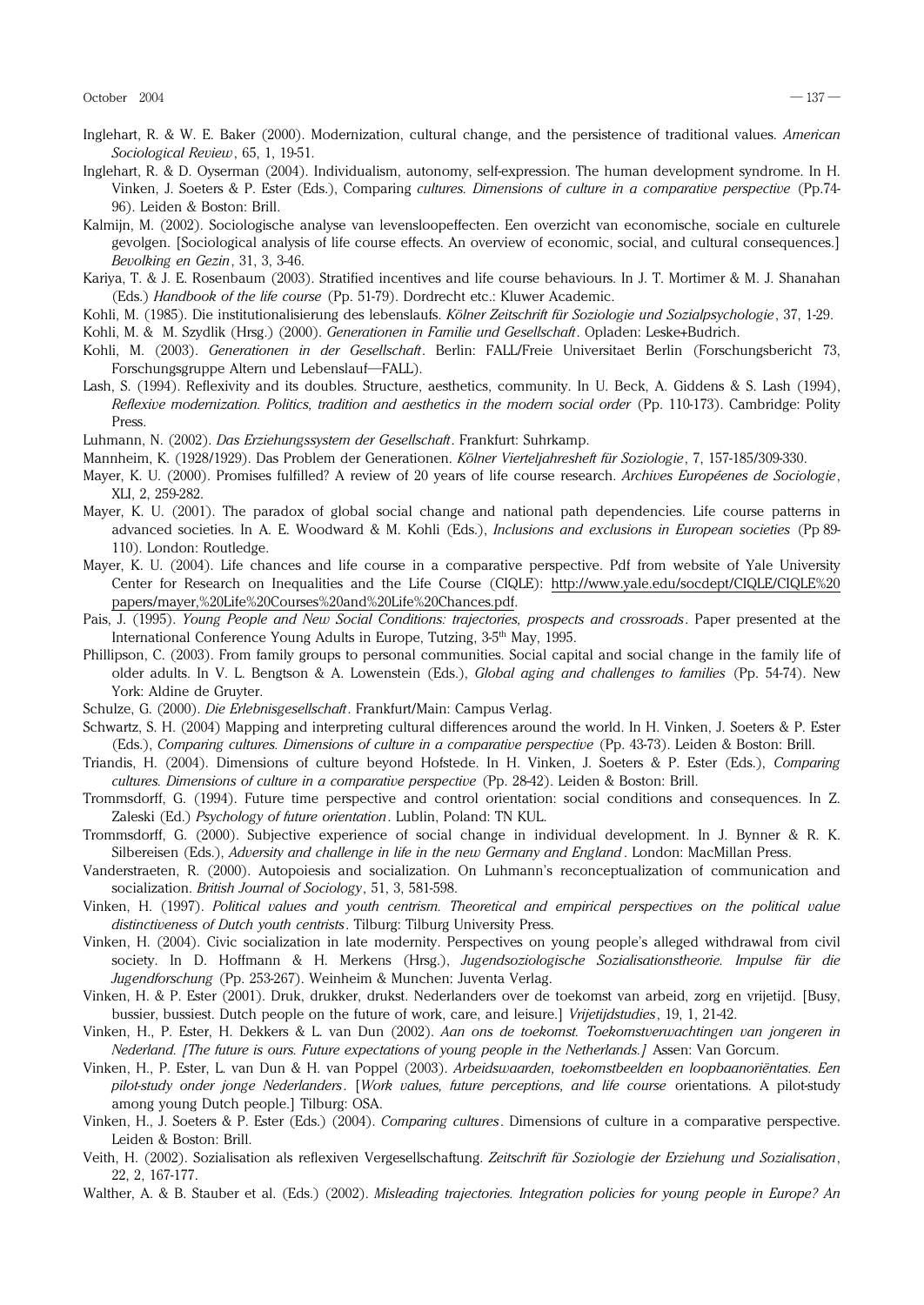*EGRIS publication*. Opladen: Leske+Budrich.

Zinnecker,J. (1987). *Jugendkultur 1940-1985*. Leverkusen: Leske+Budrich.

- Zinnecker,J. (2000). Selbstsozialisation. Essay über ein aktuelles Konzept. *ZSE, Zeitschrift für Soziologie der Erziehung und Sozialisation*,20,3,272-290.
- Zinnecker, J. (2002). Wohin mit dem "strukturlosen Subjektzentrismus"? Eine Gegenrede zur Entgegnung von Ullrich Bauer, *Zeitschrift für Soziologie der Erziehung und Sozialisation*,22,2,143-154.